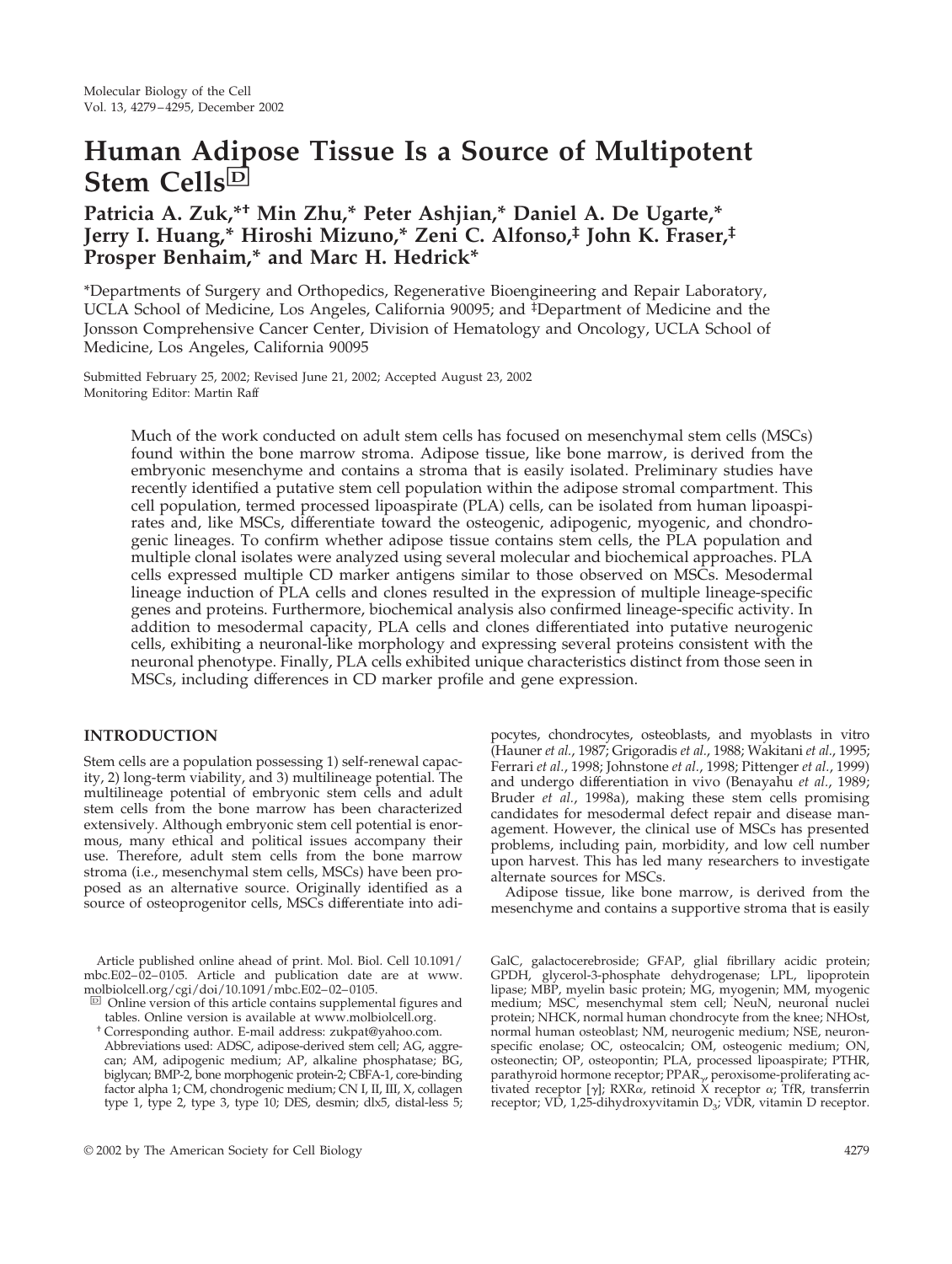| Medium             | Media       | Serum                     | Supplementation                                                                                                                              |
|--------------------|-------------|---------------------------|----------------------------------------------------------------------------------------------------------------------------------------------|
| Control            | <b>DMEM</b> | FBS $(10\%)$              | 1% antibiotic/antimycotic                                                                                                                    |
| Adipogenic (AM)    | <b>DMEM</b> | FBS $(10\%)$              | 0.5 mM isobutyl-methylxanthine (IBMX), 1 $\mu$ M dexamethasone, 10 $\mu$ M<br>insulin, 200 $\mu$ M indomethacin, 1% antibiotic/antimycotic   |
| Osteogenic (OM/VD) | <b>DMEM</b> | FBS (10%)                 | $0.01 \mu$ M 1,25-dihydroxyvitamin D3 $^*$ , 50 $\mu$ M ascorbate-2-phosphate, 10<br>mM $\beta$ -glycerophosphate, 1% antibiotic/antimycotic |
| Chondrogenic (CM)  | <b>DMEM</b> | FBS $(1\%)$               | 6.25 $\mu$ g/ml insulin, 10 ng/ml TGF $\beta$ 1, 50 nM ascorbate-2-phosphate,<br>1% antibiotic/antimycotic                                   |
| Myogenic (MM)      | <b>DMEM</b> | FBS $(10\%)$ ,<br>HS (5%) | 50 $\mu$ M hydrocortisone, 1% antibiotic/antimycotic                                                                                         |
| Neurogenic (NM)    | <b>DMEM</b> | none                      | $5-10$ mM $\beta$ -mercaptoethanol                                                                                                           |

**Table 1.** Lineage-specific differentiation induced by media supplementation

isolated. Based on this, adipose tissue may represent a source of stem cells that could have far-reaching effects on several fields. We have previously identified a putative stem cell population within human lipoaspirates (Zuk *et al.*, 2001). This cell population, called processed lipoaspirate (PLA) cells, can be isolated from adipose tissue in significant numbers and exhibits stable growth and proliferation kinetics in culture. Moreover, PLA cells, like MSCs, differentiate in vitro toward the osteogenic, adipogenic, myogenic, and chondrogenic lineages when treated with established lineage-specific factors. The multilineage differentiation capacity of PLA cells led us to speculate that a population of multipotent stem cells, comparable with MSCs, can be isolated from human adipose tissue.

To confirm whether PLA cells represent a stem cell population, we conducted an extensive molecular and biochemical characterization of the PLA population and several clonal isolates, termed adipose-derived stem cells (ADSCs). PLA cells expressed several CD marker antigens similar to those observed on MSC controls. Induction of PLA cells and clones toward multiple mesodermal lineages resulted in the expression of several lineage-specific genes and proteins similar to those observed in induced MSC controls and lineage-committed precursor cell lines. Moreover, established biochemical assays confirmed lineage-specific metabolic activity in induced PLA populations. In addition to mesodermal capacity, PLA cells and clones differentiated into putative neurogenic cells exhibiting a neuronal-like morphology and expressing several proteins consistent with the neuronal phenotype. Finally, PLA cells exhibited unique characteristics distinct from that seen in MSCs, including differences in CD marker and gene expression profiles. In conclusion, the results presented in this study suggest that adipose tissue may be an additional source of unique, pluripotent stem cells with multi-germline potential.

# **MATERIALS AND METHODS**

#### *Cell Culture and Differentiation*

PLA cells were obtained from raw human lipoaspirates and cultured as described in a previous study (Zuk *et al.*, 2001). Briefly, raw lipoaspirates were washed extensively with sterile phosphate-buffered saline (PBS) to remove contaminating debris and red blood cells. Washed aspirates were treated with 0.075% collagenase (type I; Sigma-Aldrich, St. Louis, MO) in PBS for 30 min at 37°C with gentle agitation. The collagenase was inactivated with an equal volume of DMEM/10% fetal bovine serum (FBS) and the infranatant centrifuged for 10 min at low speed. The cellular pellet was resuspended in DMEM/10% FBS and filtered through a 100- $\mu$ m mesh filter to remove debris. The filtrate was centrifuged as detailed above and plated onto conventional tissue culture plates in control medium (Table 1). Normal human osteoblasts (NHOst), normal human chondrocytes from the knee (NHCK), and a population of MSCs from human bone marrow were purchased from Clonetics (Walkersville, MD) and maintained in commercial medium. The murine 3T3-L1 preadipocyte cell line (Green and Meuth, 1974) was obtained from American Type Culture Collection (Manassas, VA). NHOst, PLA cells, and 3T3-L1 cells were treated with mesenchymal lineage-specific media as outlined in Table 1. MSCs were induced using commercial control medium supplemented with the growth factors outlined in Table 1. NHOst and NHCK cells were induced using commercially available induction media (Clonetics).

#### *Antibodies*

The antibodies and commercial sources used in this study are indicated in online Table S1.

#### *Flow Cytometry*

PLA cells and MSCs were cultured in control medium 72 h before analysis. Flow cytometry with a FACscan argon laser cytometer (BD Biosciences, San Jose, CA) was performed according to a previous study (Zuk *et al.*, 2001). Briefly, cells were harvested in 0.25% trypsin/EDTA and fixed for 30 min in ice-cold 2% formaldehyde. The fixed cells were washed in flow cytometry buffer (PBS, 2% FBS, 0.2% Tween 20) and incubated for 30 min in flow cytometry buffer containing fluorescein isothiocyanate-conjugated monoclonal antibodies to SH3, STRO-1, and the following CD antigens: 13, 14, 16, 31, 34, 44, 45, 49d, 56, 62e, 71, 90, 104, 105, and 106. PLA cells and MSCs were stained with a phycoerythrin-conjugated nonspecific IgG to assess background fluorescence.

# *Histology, Immunohistochemistry, and Indirect Immunofluorescence*

*Indirect Immunofluorescence.* PLA cells and MSCs were processed as described previously (Zuk *et al.*, 2001) by using monoclonal antibodies to specific CD markers and lineage-specific proteins (online Table S1).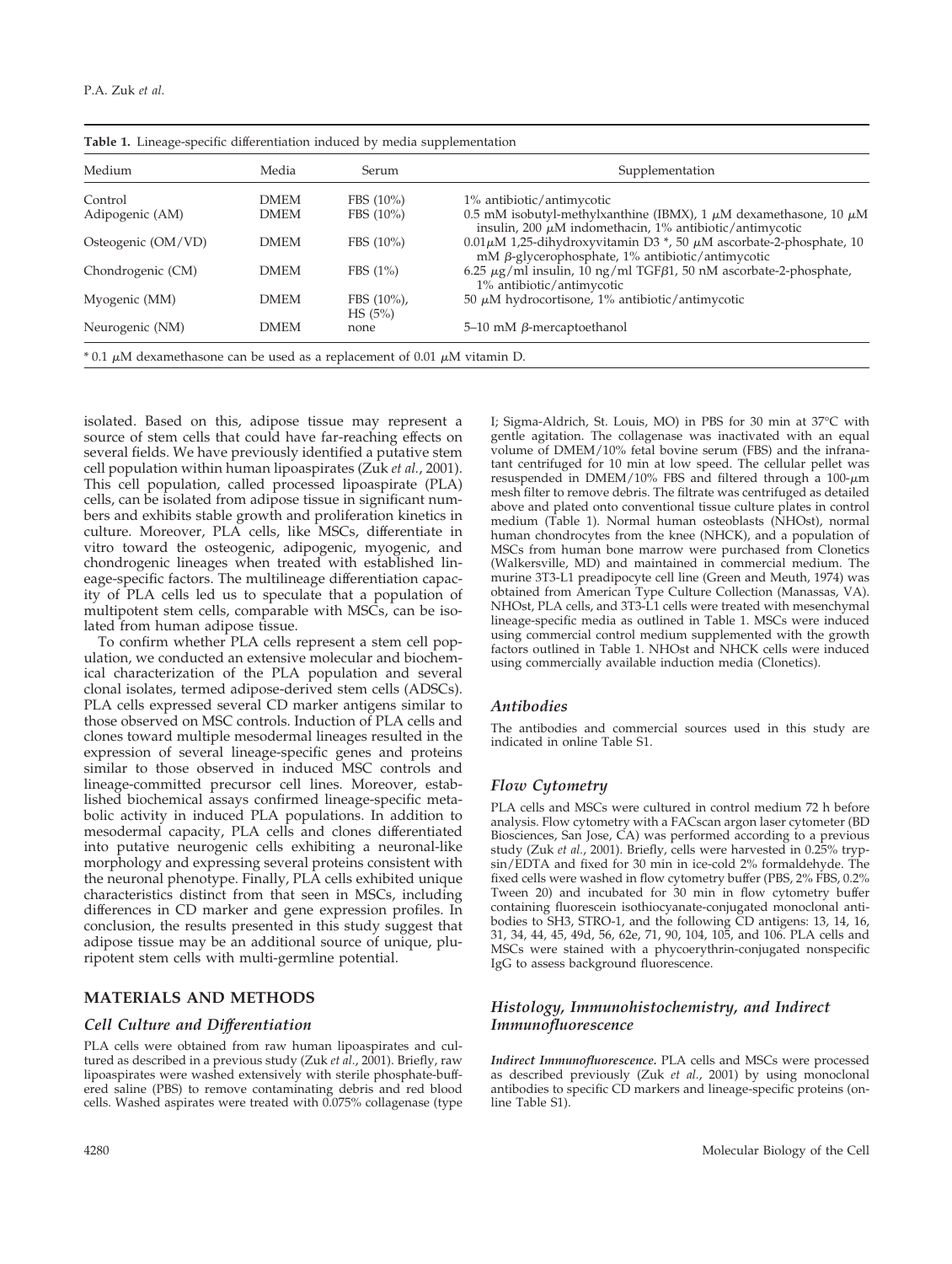*Histology and Immunohistochemistry.* Differentiated PLA cells and clones were processed as described previously (Zuk *et al.*, 2001) by using the following histological assays: alkaline phosphatase (AP) (osteogenesis), Oil Red O (adipogenesis), and Alcian blue (AB) (chondrogenesis). Chondrogenic PLA cells and clones were examined for collagen type 2 (CNII), keratan sulfate, and chondroitin-4 sulfate expression by immunohistochemistry as described previously (Zuk *et al.*, 2001). Neurogenic PLA cells and clones were examined by immunohistochemistry for the expression of neuralspecific proteins.

#### *Spectrophotometric Assays*

*AP.* Triplicate samples of PLA cells were differentiated in osteogenic medium (OM) for up to 6 wk. Cells were washed with PBS, harvested, and AP enzyme activity was assayed using a commercial AP enzyme kit according to the method of Beresford *et al.* (1986). AP activity was expressed as nanomoles of p-nitrophenol produced per minute per microgram of protein. Differentiated MSCs were assayed as a positive control, whereas non-induced PLA cells were assayed as a negative control. Values are expressed as the mean  $\pm$ SD. A Student's *t* test (paired) was performed to determine statistical significance between induced and control samples.

*Total Calcium.* Triplicate samples of PLA cells were differentiated in OM for up to 6 wk. Cells were washed with PBS (no  $Ca^{2+}$ , no Mg2-) and harvested in 0.1 N HCl. Cells were extracted in 0.1 N HCl at 4°C for a minimum of 4 h and centrifuged for 5 min at  $10,000 \times g$ . Total calcium in the supernatant was determined using a commercial kit (#587; Sigma-Aldrich) and expressed as millimolar Ca<sup>2+</sup> per microgram of protein. Differentiated MSCs were assayed as a positive control, whereas non-induced PLA cells were assayed as a negative control. Values are expressed as the mean  $\pm$  SD. A Student's *t* test (paired) was performed to determine statistical significance between induced and control samples.

*Glycerol-3-Phosphate Dehydrogenase (GPDH).* Triplicate samples of PLA cells were differentiated in adipogenic medium (AM) for up to 5 wk. GPDH activity was assayed according to the method of Wise and Green (1979). One unit of GPDH was defined as the oxidation of 1 nmol of NADH per minute. GPDH activity was expressed as units of GPDH per microgram. Differentiated 3T3-L1 cells were assayed as a positive control, whereas non-induced PLA cells were assayed as a negative control. Values are expressed as the mean  $\pm$  SD. A Student's *t* test (paired) was performed to determine statistical significance between induced and control samples.

*Dimethyldimethylene Blue.* Triplicate samples of PLA cells were differentiated in chondrogenic medium (CM) for up to 3 wk by using established high-density micromass protocols (Reddi, 1982). PLA nodules were harvested and assayed for sulfated proteoglycans, according to an established method (Farndale *et al.*, 1986). Proteoglycan levels were expressed as micrograms of sulfated proteoglycan per microgram of protein. Non-induced PLA cells were assayed as a negative control. Values are expressed as the mean  $\pm$ SD. A Student's *t* test (paired) was performed to determine statistical significance between induced and control samples.

# *Reverse-Transcription-Polymerase Chain Reaction (RT-PCR) Analysis*

PLA cells were induced toward five lineages, as outlined in Table 1, for defined time periods. Total cellular RNA was isolated and reverse transcribed using conventional protocols. PCR amplification was performed using the primer sets outlined in online Table S2. All primer sequences were determined using established GenBank sequences. Duplicate PCR reactions were amplified using primers designed  $\beta$ -actin as a control for assessing PCR efficiency and for

subsequent analysis by agarose gel electrophoresis. The sequence of each PCR product was confirmed using automated sequencing. Non-induced PLA cells were examined as a negative control. Lineage-specific cell lines (NHOst, 3T3-L1, and NHCK) were analyzed as positive controls for the osteogenic, adipogenic, and chondrogenic lineages, respectively. Total human skeletal muscle and brain RNA (Ambion, Austin, TX) were reverse transcribed and amplified by PCR as positive controls for the myogenic and neurogenic lineages, respectively.

Stem Cells from Human Adipose Tissue

#### *Quantitative Real-Time PCR*

PLA cells were maintained in noninductive control medium for 3 wk or were induced toward the osteogenic and adipogenic lineages for 1 and 3 wk. The expression of core-binding factor alpha-1 (CBFA-1) and AP was quantitated for osteogenic PLA cells, whereas the expression of lipoprotein lipase (LPL) was quantitated for adipogenic samples. Human glyceraldehyde-3-phosphate dehydrogenase (GAPDH) primers and probe  $(5^7$  JOE and  $3^7$  TAMRA) were purchased from Applied Biosystems (Foster City, CA). Total cellular RNA was isolated and reversed transcribed using the TaqMan Gold RT-PCR kit for real-time PCR (Applied Biosystems). Quantitative real-time PCR was performed using this kit according to the manufacturer and an ABI 7700 Prism Sequence Detection system. Primer and probe sequences were designed by the UCLA Sequencing Core Facility and synthesized by BioSource (Camarillo, CA). All probes were designed with a 5' fluorogenic probe 6FAM and a 3' quencher TAMRA. The expression of human GAPDH was used to normalize gene expression levels.

#### *Western Blotting*

PLA cells were differentiated toward the osteogenic lineage for 7 and 28 d, washed in PBS, and lysed in 1% SDS. Equivalent amounts of protein in each lysate were resolved by denaturing PAGE (SDS-PAGE) and analyzed using standard immunoblotting protocols. Lysates were examined for the expression of osteopontin (OP), osteonectin (ON), AP, collagen type I (CNI), vitamin D receptor (VDR), and retinoid X receptor  $\alpha$  (RXR $\alpha$ ). Expression of the transferrin receptor (TfR) was used as an internal control for quantitation. Expression of  $\alpha$ -actin was used as a qualitative control for the Western blot procedure only. Non-induced PLA cells were also analyzed as a negative control. To quantitate, protein levels were normalized with respect to the TfR and expressed relative to undifferentiated PLA controls.

#### *Neurogenic Differentiation*

Subconfluent PLA cells were cultured for 24 h in pre-induction medium (DMEM, 20% FBS, 1 mM  $\beta$ -mercaptoethanol). After preinduction, the cells were induced for up to 9 h in neurogenic medium (NM), according to an established protocol (Woodbury *et al.*, 2000) and analyzed by immunohistochemistry for the expression of neuronal-specific nuclei protein (NeuN), neural-specific enolase (NSE), 70-kDa neurofilament protein (NF-70), and microtubule-associated protein 2 (MAP-2) (neuronal lineage), glial acidic fibrillary protein (GFAP) (astrocyte lineage), and galactocerebroside (GalC) (oligodendrocyte lineage). Samples were also analyzed by RT-PCR (online Table S2). Finally, PLA samples were also induced in 1) NM for 9 h and maintained for 1 wk in a neural progenitor maintenance medium (NPMM) and 2) control medium supplemented with indomethacin and insulin (IIM) for up to 1 wk.

#### *Isolation and Analysis of PLA Clones*

PLA cells were plated at limiting confluence to result in isolated single cells. Cultures were maintained in control medium until the formation of well-defined colonies. The single PLA-cell derived colonies were harvested using sterile cloning rings and expanded in cloning medium (15% FBS, 1% antibiotic/antimycotic in F-12/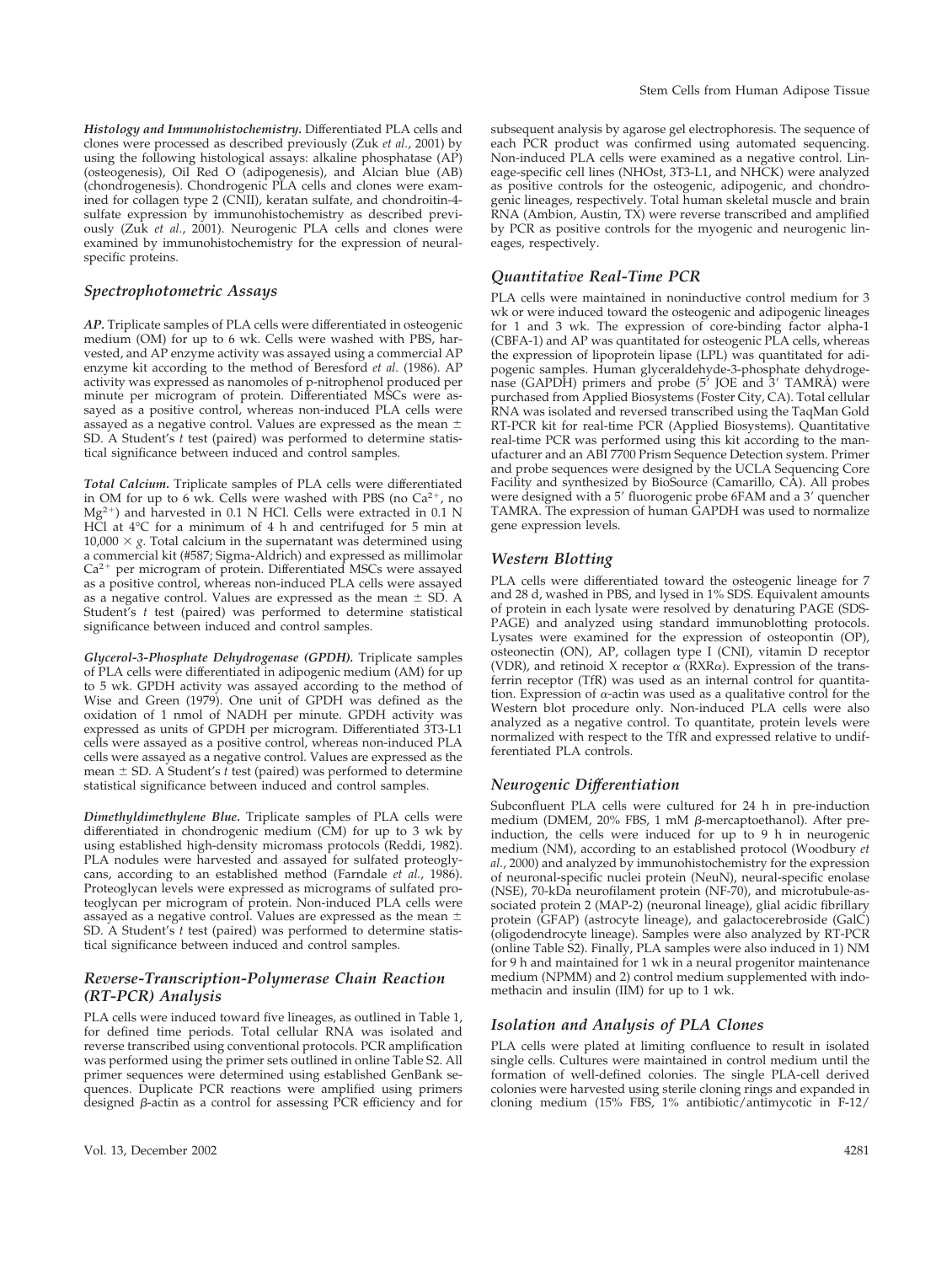DMEM [1:1]). Expanded clones were subcloned by limiting dilution. All clones were analyzed for osteogenic, adipogenic, chondrogenic, and neurogenic potential by immunohistochemistry. The expression of lineage-specific genes was confirmed by RT-PCR.

#### *Online Supplementary Material*

Online supplementary material includes the following:

Figure S1. Immunofluorescence analysis of PLA and MSC populations: CD marker profile.

Figure S2. Growth kinetics and histological analysis of adipoinduced PLA populations.

Figure S3. Immunofluorescence and RT-PCR analysis of adipoinduced PLA cells.

Figure S4. Growth kinetics of osteo-induced PLA cells

Figure S5. Immunofluorescence and RT-PCR analysis of osteoinduced PLA cells and MSCs.

Figure S6. Immunohistochemical and RT-PCR analysis of PLA cells and NHCK controls.

Figure S7. Immunohistochemical analysis of PLA clones. Table S1. List of antibodies.

Table S2. List of RT-PCR oligonucleotide primers.

#### **RESULTS**

#### *Phenotypic Characterization of PLA Populations: CD Marker Profile*

To characterize the PLA population, CD marker profile was examined and compared with a commercial population of human MSCs (Figures 1 and online S1). Both PLA and MSC cells expressed CD29, CD44, CD71, CD90, and CD105/SH2 and SH3, which together with SH2, is considered a marker for MSCs (Haynesworth *et al.*, 1992). In addition to these markers, both PLA and MSCs expressed STRO-1 (our unpublished data), a marker used to isolated multilineage progenitors from bone marrow (Gronthos *et al.*, 1994; Dennis *et al.*, 2002). In contrast, no expression of the hematopoietic lineage markers CD31, CD34, and CD45 was observed in either of the cultures. Flow cytometry confirmed the immunofluorescence results, in addition to detecting the expression of CD13 and the absence of CD14, 16, 56, 61, 62E, 104, and 106 (Table 2). On immunofluorescence and flow cytometric analysis, two CD marker antigens were found to differ between PLA and MSC populations: CD49d ( $\alpha$ 4 integrin) and CD106 (VCAM). Specifically, PLA cells expressed CD49d, whereas this antigen was not observed in MSC cultures. Unlike MSCs, no expression of CD106 was observed in PLA samples.

#### *PLA Cells Undergo Adipogenic Differentiation In Vitro*

Induction of PLA cells with AM resulted in an expanded cell morphology and a time-dependent increase in intracellular Oil Red O staining, an established lipid dye (online Figure S2). Moreover, adipogenic differentiation did not result in an appreciable increase in PLA cell number and is consistent with growth arrest observed upon commitment of preadipocytes (online Figure S2). Induction of PLA cells and 3T3-L1 controls resulted in a significant up-regulation in the activity of the lipogenic enzyme GPDH (Figure 2A). However, no significant difference in GPDH activity was detected between induced PLA samples and non-induced controls until 4 wk of induction, whereupon a 6.5- and 4.7-fold





**Figure 1.** PLA cells express a unique set of CD markers. (A) PLA cells and MSCs were processed by immunofluorescence for expression of multiple CD antigens (green). Cells were costained with 4,6-diamidino-2-phenylindole to visualize nuclei (blue) and the fluorescent images combined. The differential expression of CD49d and CD106 between PLA cells and MSCs is shown (Figure S1 for remaining CD antigens). (B) Flow cytometric analysis on PLA cells and MSCs for the expression of CD49d and CD106 was performed (red). Cells stained with a fluorochrome-conjugated nonspecific IgG were examined as a control ( $\gamma$ PE, green). The geometric mean and median values for CD49d and Cd106 are shown below. Significant differences are shown in bold.

increase vs. controls was measured at 28 and 35 d, respectively. Moreover, statistical analysis confirmed a significant difference between induced and control PLA samples at these time points ( $p < 0.01$ ). Finally, the time-dependent increase in GPDH activity correlated with the increased percentage of lipid-filled PLA cells within adipo-induced cultures and was consistent with adipogenic differentiation by these cells.

Adipogenic induction of PLA cells also resulted in lineage-specific gene and protein expression. Immunofluores-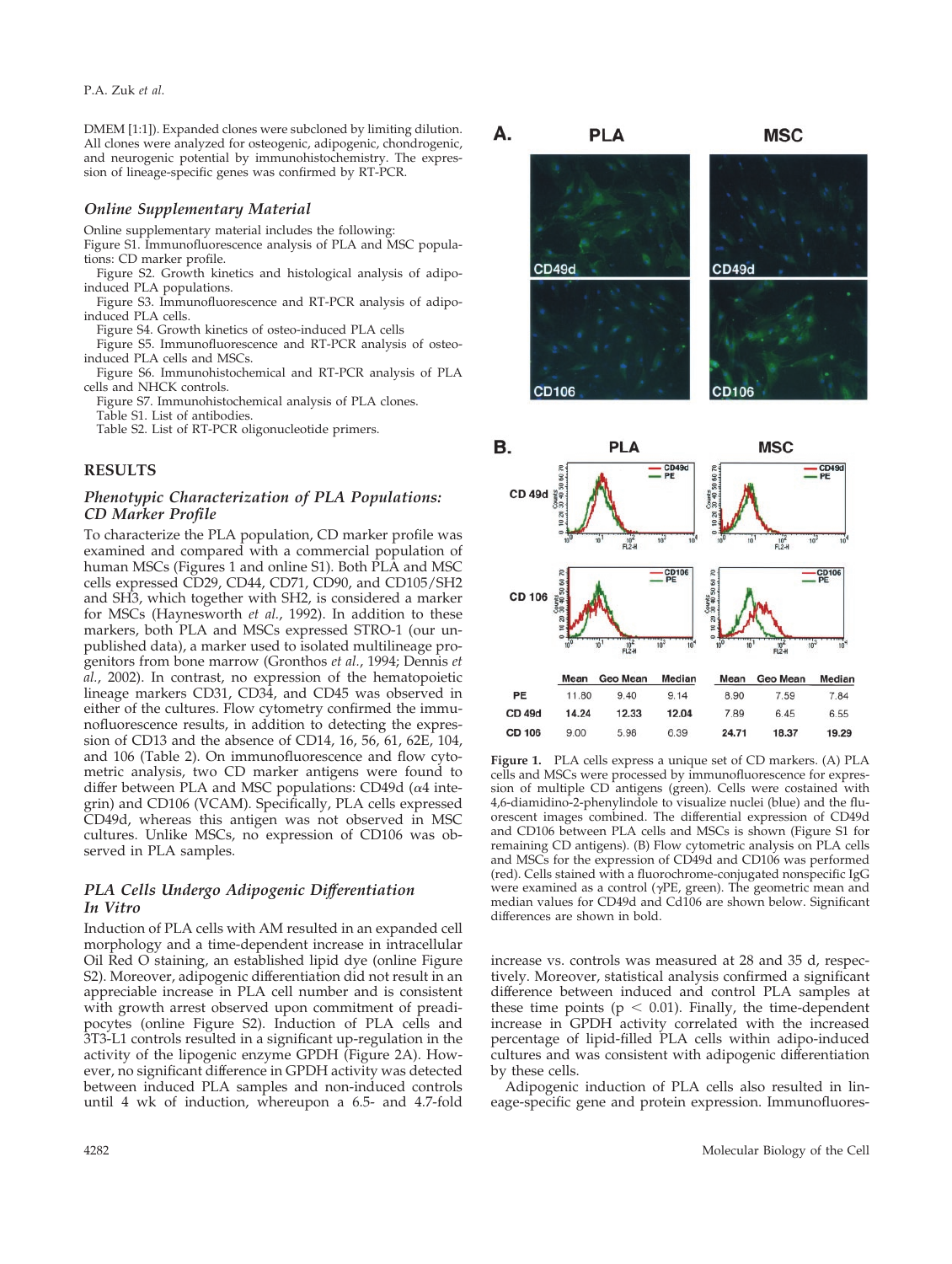| CD Antigen | Geometric Mean |
|------------|----------------|
| CD13       | 148.88         |
| CD14       | 2.43           |
| CD16       | 2.38           |
| CD31       | 2.22           |
| CD34       | 3.55           |
| CD44       | 16.92          |
| CD45       | 2.52           |
| CD49d      | 14.99          |
| CD56       | 2.66           |
| CD62E      | 2.30           |
| CD71       | 3.76           |
| CD90       | 25.96          |
| CD104      | 2.31           |
| CD105      | 8.39           |
| CD106      | 2.45           |
| SH3        | 8.95           |
| STRO-1     | 31.26          |
| $-ve$      | 2.59           |

**Table 2.** Flow cytometric analysis of CD marker expression on non-induced PLA cells

cence confirmed the expression of leptin and GLUT4 in induced PLA samples (Figure 2B), two proteins that are up-regulated in differentiating adipocytes (Tanner *et al.*, 1992; Chen *et al.*, 1997). Expression of these proteins seemed to be restricted to mature, lipid-filled PLA cells, as low levels were observed in cells with a fibroblastic morphology. Moreover, the expression of both leptin and GLUT4 seemed to be specific to adipogenic PLA samples as no protein expression was detected in non-induced controls. The expression of leptin and GLUT4 was also observed in lipidfilled MSCs upon adipogenic induction (online Figure S3A). Adipogenic differentiation of PLA cells was further confirmed by RT-PCR (Figure 2C). Induction of PLA cells with AM resulted in expression of the adipose-specific transcription factor peroxisome-proliferating activated receptor  $\gamma$ (PPAR $\gamma$ 2). Moreover, PPAR $\gamma$ 2 expression was specific to adipo-induced PLA cells, in addition to MSCs and induced 3T3 cells (online Figure S3B). Initial differentiation (i.e., 4 d) of the PLA and MSC populations was characterized by the absence of PPAR $\gamma$ 2, with expression of this transcription factor appearing after 1 wk of induction and persisting throughout the remaining induction period. Expression of  $PPAR<sub>Y</sub>1$  was also detected in adipo-induced PLA cells and MSC controls. However, constitutive expression of  $PPAR_{\gamma1}$ was observed in non-induced PLA cells, whereas basal expression was not observed in non-induced MSCs (online Figure S3B). In addition to the PPAR isoforms, expression of the adipogenic genes LPL and aP2 was also detected in PLA cells and MSC controls. Constitutive expression of these genes was detected in both cell populations and adipogenic induction resulted in a qualitative increase in expression level compared with non-induced controls as detected by conventional RT-PCR. LPL up-regulation in adipo-induced PLA cells was also confirmed by quantitative real-time PCR. Non-induced PLA controls expressed negligible levels of LPL and a significant up-regulation in expression was measured at day 7 upon induction, consistent with the expression of this gene during the early stages of preadipocyte

differentiation (Jonasson *et al.*, 1984). LPL levels beyond this point decreased with a two- and fourfold drop in expression being measured at day 21 and day 35 compared with day 7 levels (Figure 2D). Finally, adipogenic differentiation of PLA cells, in addition to MSC and 3T3 controls, resulted in the expression of leptin and GLUT4 mRNA. In contrast to protein expression, non-induced PLA cells expressed basal levels of leptin mRNA with adipogenic induction seeming to increase expression level late in differentiation. Finally, the adipogenic induction conditions used in this study were specific for the fat lineage and did not result in the expression of genes consistent with bone and cartilage differentiation (osteocalcin [OC] and CNII, respectively; our unpublished data).

# *PLA Cells Undergo Osteogenic Differentiation In Vitro*

Induction of PLA cells with OM, containing dexamethasone (Table 1), resulted in the appearance of  $AP$  activity and an increase in matrix mineralization as confirmed by histology (online Figure S4). Moreover, distinct phases of PLA proliferation, matrix synthesis, and mineralization could be discerned in osteo-induced PLA cultures, consistent with results observed in osteoblast cultures (online Figure S4). However, recent work has questioned the efficacy of glucocorticoids, such as dexamethasone, in mediating osteogenesis (Cooper *et al.*, 1999). Therefore, PLA cells were induced in OM containing 1,25-dihydroxyvitamin  $D_3$  (VD) rather than dexamethasone. To assess osteogenesis, levels of AP enzyme activity and matrix mineralization were quantitated. AP activity appeared in osteo-induced PLA and MSC samples between 2 and 3 wk of induction with PLA samples exhibiting significantly elevated AP levels compared to MSC controls at 3 wk of induction ( $p = 0.008$ ; paired *t* test) (Figure 3A). Maximum AP levels were detected in induced PLA samples at 3 wk with an approximate 35-fold increase in activity measured from 2 to 3 wk of induction. Furthermore, the response to VD induction seemed to be time dependent, producing a distinct biphasic pattern. AP activity appeared 1 wk earlier in the MSC population and maximum levels were not observed until 6 wk. PLA cells treated with dexamethasone exhibited significantly lower levels of AP activity compared with VD-treated samples (our unpublished data). Interestingly, treatment of MSCs with dexamethasone produced increased AP levels compared with VD induction, suggesting a differential response to induction conditions between the PLA and MSC populations (our unpublished data). AP enzyme activity was negligible in non-induced PLA controls, indicating a low level of endogenous activity. Because AP activity is intimately involved in matrix calcification, extracellular calcium accumulation was measured. Consistent with osteogenesis, VD induction of PLA cells and MSC controls resulted in a time-dependent increase in matrix mineralization with matrix calcification appearing in both populations at 3 wk and maximum levels detected at 6 wk. Induction of PLA cells resulted in an approximate 30 fold increase in matrix calcification over the 6-wk treatment period. Despite the lower AP activity compared with PLA cells, induced MSCs were associated with significantly more matrix calcification, compared with induced PLA cells ( $p <$ 0.001; 35-d induction), with a 68-fold overall increase in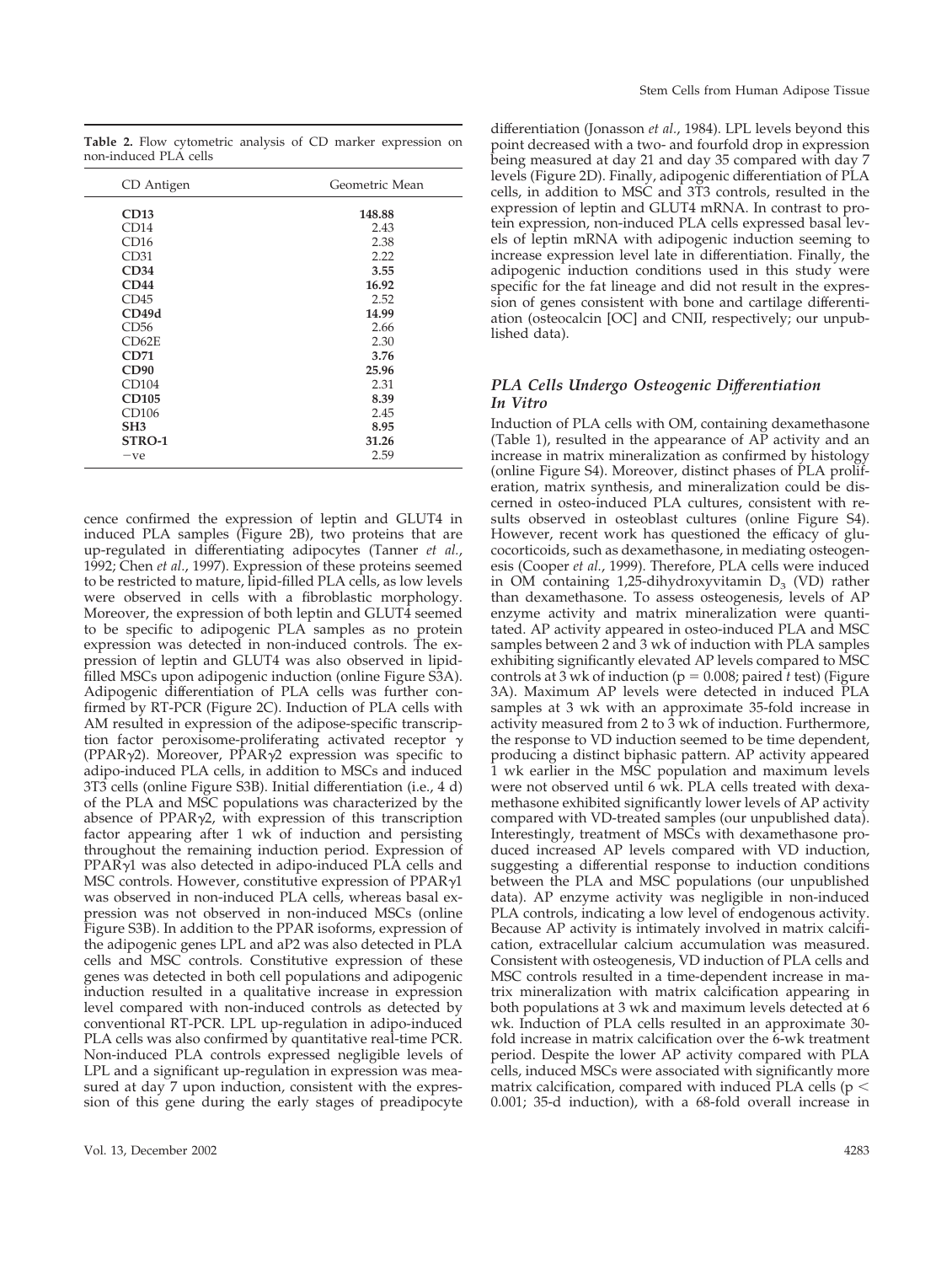

**Figure 2.** Adipogenic PLA cells express several genes and proteins consistent with adipogenic differentiation. (A) Triplicate samples of PLA cells and 3T3-L1 controls were induced for up to 5 wk in AM (PLA-AM and 3T3-AM, respectively) and assayed for GPDH activity (GPDH per microgram). Non-induced PLA cells were analyzed as a negative control (PLA-control). Values were expressed as mean  $\pm$  SD. (B) PLA cells were induced in AM (PLA-AM) or maintained in non-inductive control medium (PLA-control) for 14 d. Cells were examined for the expression of GLUT4 and leptin by indirect immunofluorescence. (C) PLA cells were induced in AM or maintained in non-inductive control medium for up to 5 wk. Samples were analyzed by RT-PCR for the indicated genes. 3T3-L1 cells maintained for 2 wk in AM were analyzed as a positive control. (D) Expression of the gene LPL was quantitated by real-time PCR in PLA cells induced in control medium and AM for up to 5 wk. LPL expression levels were normalized with respect to endogenous GAPDH. LPL expression in PLA cells induced for 3 (D21) and 5 wk (D35) in AM were expressed relative to 1-wk levels.

calcium accumulation detected over the 6-wk induction period.

To confirm osteogenesis, cells were examined by RT-PCR for the expression of several genes, including OC, CBFA-1, AP, ON, OP, bone morphogenic protein-2 (BMP-2), c-fos, and CNI, in addition to receptors involved in osteogenesis (parathyroid hormone receptor/PTHR,  $RXR\alpha$ , and vitamin D receptor/VDR) and the homeodomain proteins msx2 and distal-less 5 (dlx5) (Figures 3B and online S5). The osteogenic induction conditions used in this study were specific for the bone lineage and did not result in the expression of genes consistent with fat and cartilage differentiation (our unpublished data). Expression of CBFA-1, a transcription factor

that binds to the promoters of several osteogenic genes (Ducy *et al.*, 1997), was observed at all time points in osteoinduced PLA cells, MSCs, and NHOst cells. Furthermore, CBFA-1 expression was not specific to osteo-induced cells, as basal expression was observed in non-induced PLA cells and MSCs. Quantitation of CBFA-1 expression using realtime PCR confirmed a time-dependent increase in gene expression compared with non-induced controls (Figure 3C). Initial osteogenic induction of PLA cells (i.e., 7 d) resulted in an approximate 10-fold increase in CBFA-1 expression vs. controls, whereas a dramatic 60-fold increase was measured by 3 wk of induction. Induction of PLA cells in OM containing dexamethasone rather than VD also resulted in a time-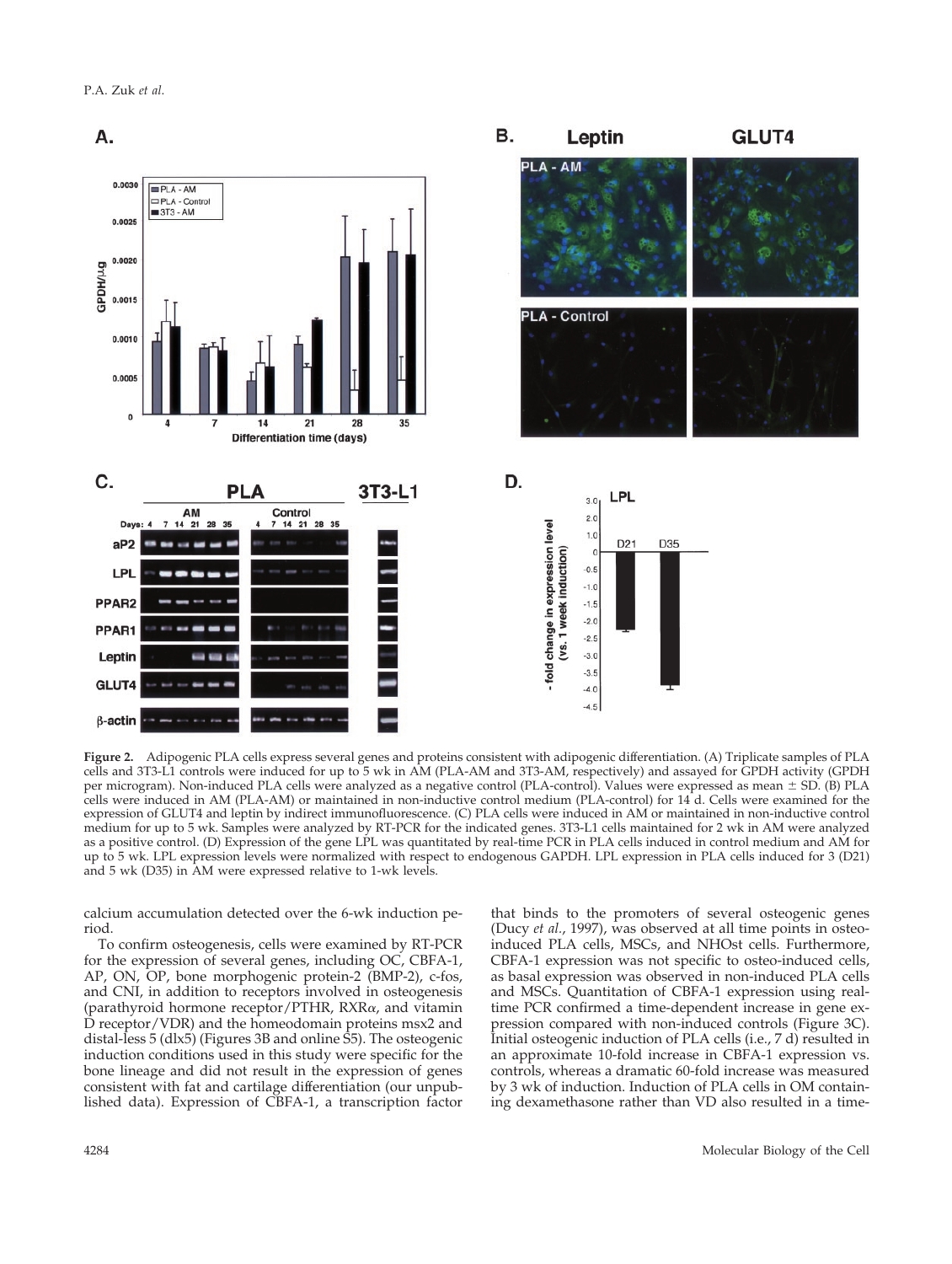

**Figure 3.** Osteo-induced PLA cells express several osteogenic genes and proteins. (A) PLA cells and MSCs were induced for up to 6 wk in OM. Cells were assayed for AP activity and total calcium and normalized with respect to protein. Non-induced PLA cells (control) were analyzed as a negative control. Values were expressed as the mean  $\pm$  SD. (B) PLA cells were cultured in OM or noninductive control medium for up to 6 wk and analyzed by RT-PCR for the indicated genes. NHOst cells maintained in control medium (Con) or OM for 4 wk (28 d) were analyzed as a positive control. (C) Expression of the genes CBFA-1 and AP was quantitated by real-time PCR in PLA cells induced in control medium and OM for up to 4 wk. Gene expression levels were normalized with respect to endogenous GAPDH and expressed relative to non-induced control levels. (D) PLA cells were cultured in OM or control medium for 7 and 28 d and analyzed by Western blotting for the expression of OP, ON, AP, RAR $\alpha$ , the VDR, and CNI. Expression of the TfR and  $\alpha$ -actin was assessed as internal controls.

dependent increase in CBFA-1 expression vs. controls, albeit at significantly lower levels, again suggesting an inhibitory effect of this glucocorticoid on PLA osteogenesis (our unpublished data). Finally, AP expression was observed at all time points in differentiated and control PLA cells, MSCs, and NHOst cells. Quantitative real-time PCR detected a decrease in AP levels after 1 wk of induction (1.7-fold). However, continued treatment (i.e., 21 d) resulted in an approximate twofold increase in AP expression level and corresponded well with the AP enzyme assay results.

In addition to CBFA-1 and AP, expression of CNI, OP, and ON was also observed in differentiated and control PLA cells, MSC, and NHOst controls. Although expression of these genes is indicative of osteogenesis, they are not specific markers. However, expression of the bone-specific gene OC OC expression in osteo-induced PLA cells seemed to be biphasic, expressed as early as day 7 of induction and at late phases of differentiation in these cells (i.e., 21–42 d), whereas no expression was detected at 14 d. No such pattern was observed in osteo-induced MSCs with relatively consistent expression levels being observed. Moreover, in contrast to MSCs, OC expression was restricted to osteogenic induction, as no basal expression was seen in PLA cells maintained in non-inductive control medium, whereas low basal OC expression was detected in non-induced MSCs. Interestingly, exposure of PLA cells to dexamethasone inhibited the expression of OC at all time points (online Figure S5). Replacement of dexamethasone with VD for the last 48 h of induction was sufficient to overcome this inhibitory effect (our

was observed in both induced PLA cells and MSC controls.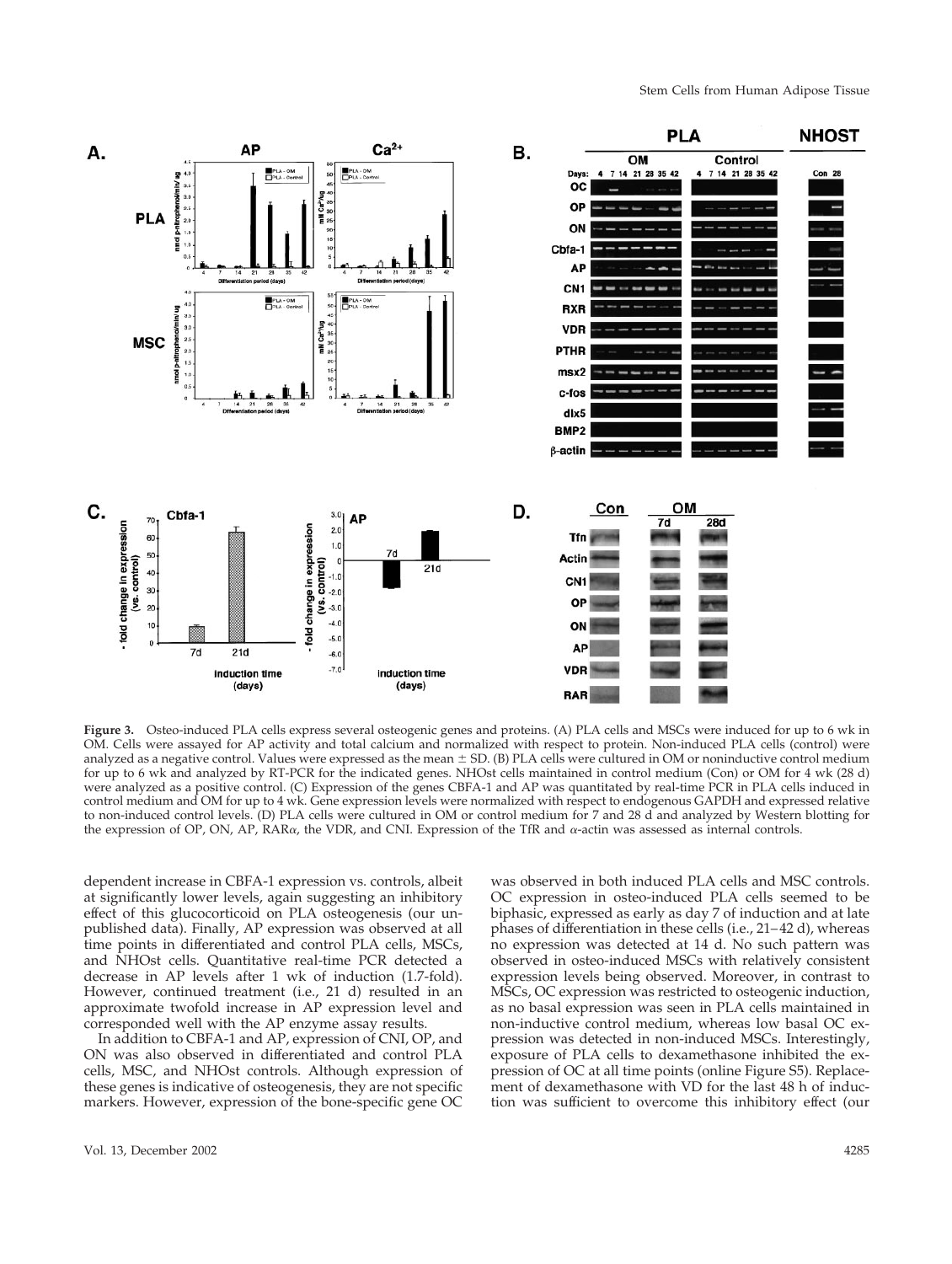unpublished data). This inhibitory effect has also been observed in rat MSCs and human bone cultures (Beresford *et al.*, 1986; Leboy *et al.*, 1991; Jaiswal *et al.*, 1997) and suggests that dexamethasone may be inhibitory to PLA osteogenesis. Because the actions of VD are mediated through its receptor via heterodimerization with the retinoid receptor RXR (Westin *et al.*, 1988), expression of these receptors was confirmed in both control and induced PLA populations at all time points, together with the PTHR. Finally, both osteo- and non-induced PLA cells, MSCs, and NHOsts expressed the transcription factor c-fos and the homeodomain protein msx2, two genes involved in osteoblast differentiation (Benson *et al.*, 2000). However, expression of the homeodomain protein dlx5 (Jabs *et al.*, 1993; Ryoo *et al.*, 1997; Newberry *et al.*, 1998; Benson *et al.*, 2000) and BMP-2, a member of the transforming growth factor- $\beta$  (TGF $\beta$ ) superfamily known to mediate osteogenesis (Johnson *et al.*, 1988; Wang *et al.*, 1990; Lieberman *et al.*, 1998), was differentially expressed between the PLA and MSC populations. Specifically, no dlx5 and BMP-2 were detected in non-induced and induced PLA cells, whereas expression of both genes was observed in induced MSCs and NHOst controls.

Osteogenesis by PLA cells was also confirmed at the protein level by quantitative Western blotting. Osteogenic differentiation of PLA cells did not seem to alter the general activity of PLA cells, as equivalent levels of the transferrin receptor and  $\alpha$ -actin were seen in both osteo-induced cells and controls. As shown in Figure 3D, expression of the bone matrix proteins OP and ON was detected in both differentiated cells and non-induced controls. However, osteogenic induction was accompanied by a 1.5 fold increase in OP expression at day 7 and a 1.2-fold increase at day 28, whereas a 1.6-fold increase in ON was detected in PLA cells from day 7 to day 28. Expression of these proteins was also confirmed in PLA cells and MSC controls by indirect immunofluorescence (online Figure S5). Control and osteo-induced PLA cells also expressed CNI and an approximate twofold increase in CNI protein was measured after 4 wk of induction. Consistent with the AP enzyme assays, expression of AP was detected specifically in osteo-induced PLA samples and induction resulted in a 2.6-fold increase in AP protein level. In addition to these matrix proteins, osteoinduced PLA cells specifically expressed the retinoic acid receptor  $\alpha$  (RAR $\alpha$ ) after 4 wk of induction and expressed the VDR both before and after induction. Interestingly, osteogenic induction resulted in a 2.2-fold decrease in VDR levels by 4 wk of induction.

# *PLA Cells Undergo Chondrogenic Differentiation In Vitro*

Chondrogenic induction of PLA cells, under micromass conditions, resulted in cell condensation as early as 12 h after induction and was followed by ridge and spheroid/nodule formation by 2 d (online Figure S6A). Nodules at this time point stained positively using AB, confirming the presence of sulfated proteoglycans within the matrix. Induction beyond 2 d resulted in an increase in nodule size and AB staining intensity. PLA chondrogenesis was dependent upon high cell density and induction conditions. Specifically, PLA nodule formation was dependent upon the presence of  $TGF\beta1$  and could not be induced in monolayer culture (our unpublished data). PLA nodules induced for

14 d in CM stained positively using AB, specifically expressing both keratan and chondroitin-4-sulfate (Figure 4A). Expression of the cartilagenous collagen II isoform (CNII splice variant CNIIB, mature chondrocytes shown) was also observed. Interestingly, micromass culture of MSCs in CM did not result in nodule formation and could not be used as a positive control in this study. Therefore, cells derived from human articular cartilage of the knee (NHCK) cells were used. Quantitation of sulfated proteoglycan levels revealed a time-dependent increase in cartilage-induced PLA cells up to 2 wk of induction (Figure 4B), followed by a slight decrease at 3 wk. A similar reduction was also noted in NHCK controls and may represent remodeling of the extracellular matrix (our unpublished data). Although control and induced PLA cells produced relatively equivalent levels of proteoglycan within the first 2 wk of induction, 14 d PLA nodules were associated with significantly more proteoglycan (1.8-fold more,  $p < 0.001$ ), consistent with the increase in matrix synthesis associated with chondrogenic differentiation.

Treatment of PLA cells with CM resulted in the expression of genes consistent with chondrogenesis (Figures 4C and online S6B). CNII expression (splice variant IIB) was observed specifically in induced PLA cells and was restricted to days 7 and 10. A low level of CNII expression was also observed upon chondrogenic induction of NHCK controls. In addition, induced PLA cells also expressed the large proteoglycan aggrecan. Like CNII, aggrecan expression was restricted to days 7 and 10 and was specific to induced PLA samples. Aggrecan expression was also observed upon chondrogenic induction of NHCK controls. Chondrogenic induction of PLA nodules resulted in the specific expression of CNX, a marker of hypertrophic chondrocytes, at day 14 only. In contrast to this, little, if any, expression of CNX could be observed in NHCK controls and may be due to their derivation from articular cartilage. Induced and control PLA cells, together with induced NHCK controls, were also associated with additional collagen types, including CNI and CNIII with the majority of PLA samples examined exhibiting a restricted collagen expression pattern (day 4 only) (online Figure S6B). Induced PLA cells and NHCKs also expressed the cartilagenous proteoglycans decorin and biglycan. Expression of these genes was observed at all time points and was also seen in non-induced PLA cells. No expression of OC was seen at any time point, confirming the absence of osteogenic differentiation.

# *PLA Cells Undergo Myogenic Differentiation In Vitro*

As shown in an previous study, myogenic induction of PLA cells for up to 6 wk in myogenic medium (MM) resulted in the expression of the myogenic transcription factor myod1 followed by fusion and the formation of multinucleated cells that expressed the myosin heavy chain (Mizuno *et al.*, 2001). To further this characterization, the expression of multiple myogenic transcription factors, in addition to myod1 and myosin, was confirmed by RT-PCR. As shown in Figure 5, expression of the transcription factors myod1, myf6, and myogenin was observed at all induction points, whereas expression of myf5 was restricted to 1 and  $\bar{3}$  wk only. Consistent with the early role of myod1 in myogenic determination, increased levels of this gene were observed at 1 wk.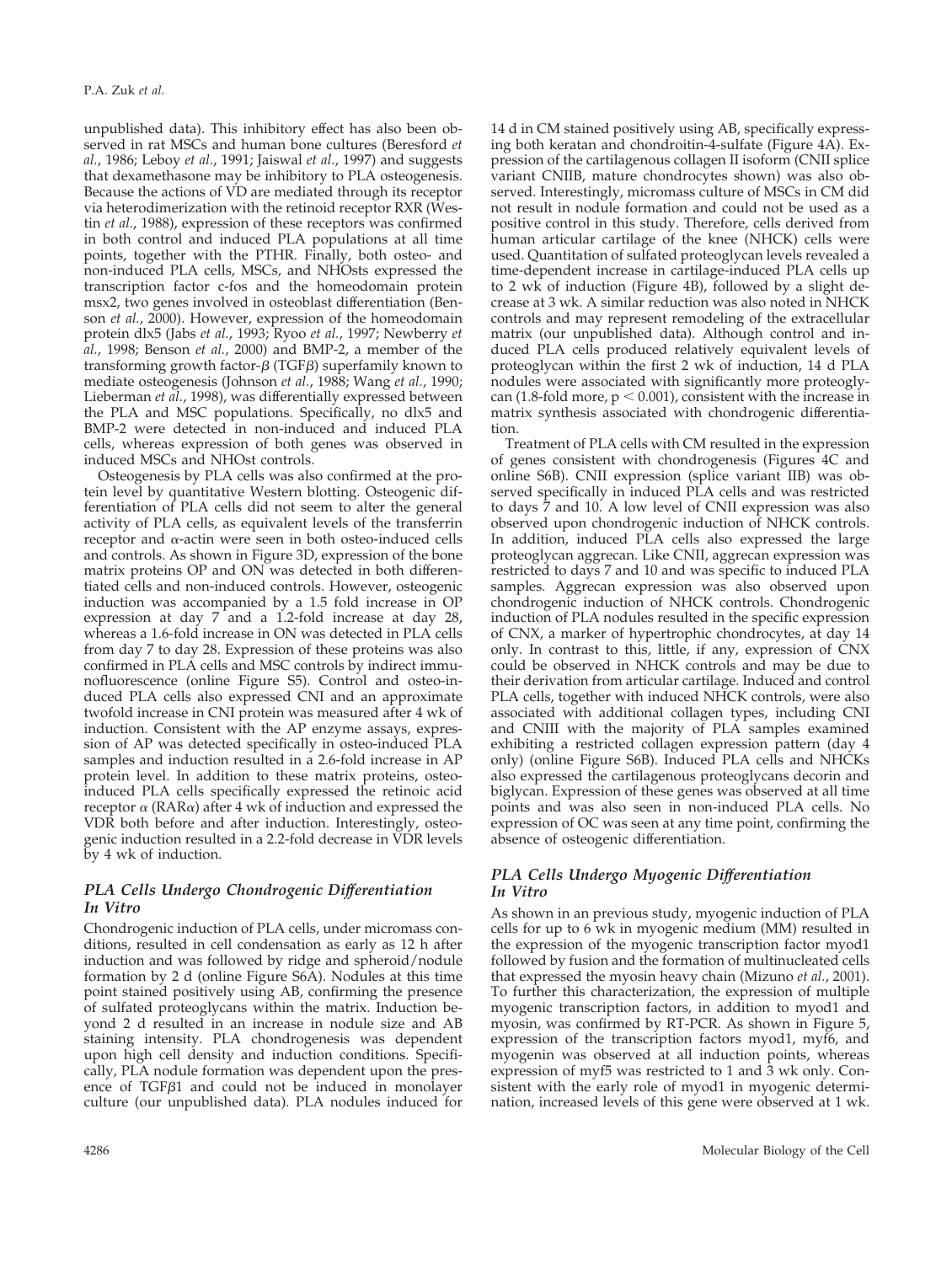

**Figure 4.** PLA cells induced toward the chondrogenic lineage synthesize a cartilagenous matrix and express genes consistent with the chondrogenic lineage. (A) PLA cells were induced in CM under high-density conditions for 14 d. Nodules were sectioned and stained with AB, in addition to antibodies to CNII, keratan sulfate (KS), and chondroitin-4-sulfate (CS). (B) PLA cells were induced for up to 3 wk in CM (PLA-CM). Sulfated proteoglycan levels were determined and normalized with respect to protein per microgram (PG). Non-induced PLA cells (PLA-control) were analyzed as a negative control. Values were expressed as the mean  $\pm$  SD. (C) PLA nodules were induced in CM for up to 14 d or maintained in non-inductive control medium for 10 d (PLA-Con). Samples were analyzed by RT-PCR for the indicated genes. NHCK cells induced for 2 wk in CM were analyzed as a positive control. Dec, decorin.

In addition, a qualitative increase in myf6 expression was also observed at this time point. Consistent with the terminal differentiation of myoblasts, a qualitative increase in myosin

expression was observed over induction time (Figure 5B). Finally, expression of desmin, an intermediate filament protein expressed at high levels in skeletal muscle, was found at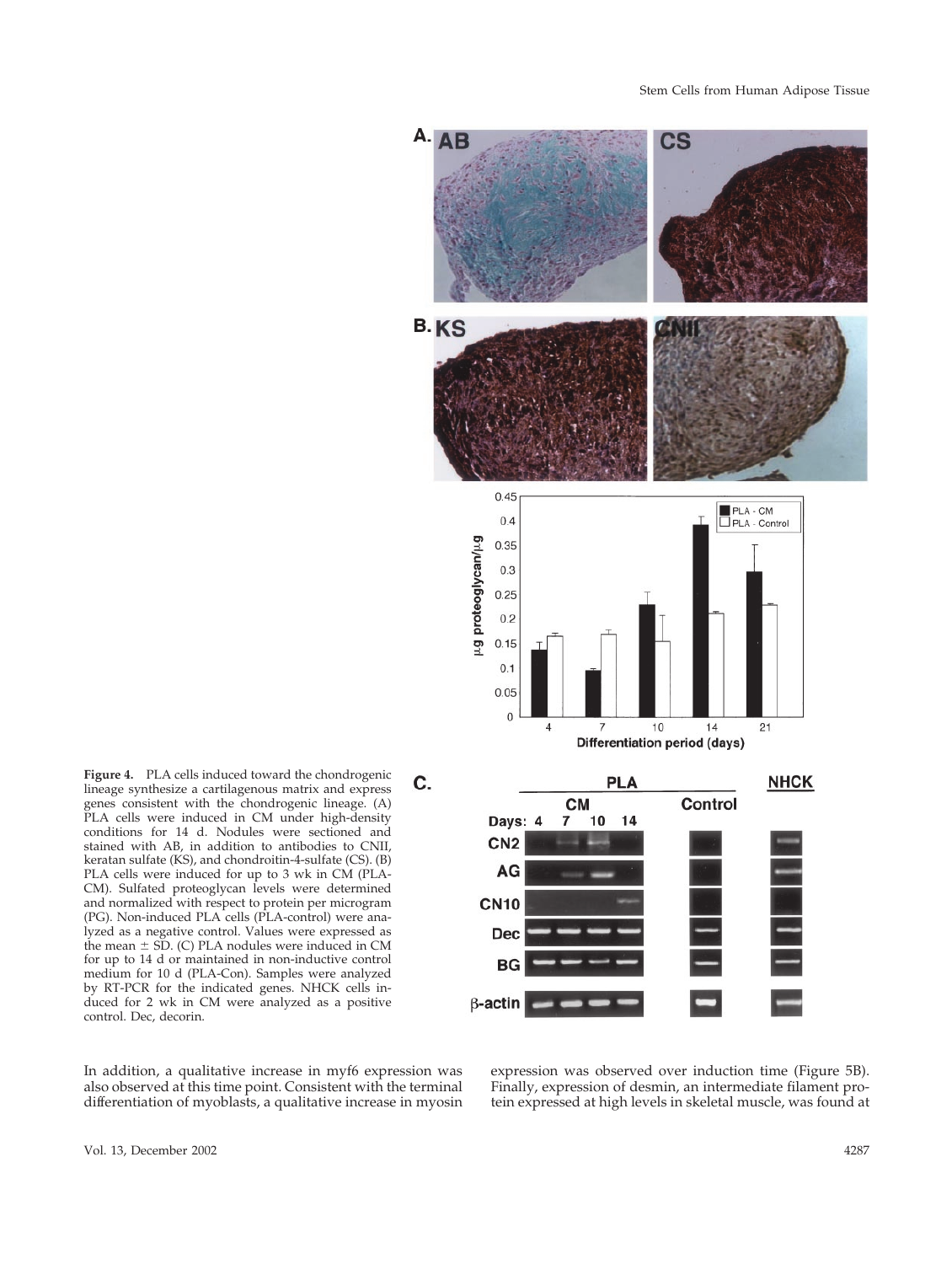

**Figure 5.** PLA cells induced toward the myogenic lineage express several myogenic genes. PLA cells induced in MM for up to 6 wk or maintained in control medium were analyzed by RT-PCR for the expression of the indicated myogenic genes. Total RNA prepared from human skeletal muscle (SKM) was analyzed as a positive control. DES, desmin; MD1, myod1; MG, myogenin; Myf, myogenic regulatory factor; MYS, myosin heavy chain.

all induction points in both myo-induced and control PLA cells. Expression of these myogenic genes was also observed in human skeletal muscle controls.

# *PLA Cells May Undergo Neurogenic Differentiation In Vitro*

PLA cells were induced toward the neurogenic lineage using an established protocol (Woodbury *et al.*, 2000) and assessed for the expression of neuronal markers (NSE, NeuN, and MAP-2), in addition to GFAP and GalC as markers of astrocytes and oligodendrocytes, respectively. Neurogenic induction for 30 min resulted in a change in PLA cell morphology, with 10% of the cells assuming a neuronal-like phenotype. Specifically, neuro-induced PLA cells underwent retraction, forming compact cell bodies with multiple extensions. Cell bodies became more spherical and cell processes exhibited secondary branches with increasing induction time. Sixty minutes of induction increased the proportion of neuronallike PLA cells to 20% of the culture. Induction for 3 h increased this phenotype to a maximum of 70% and no significant increase was observed beyond this induction time. Induction in NM resulted in expression of the NSE and NeuN, consistent with the neuronal lineage (Figure 6A). The majority of the induced PLA cells in culture stained positively for NSE, and Western blotting confirmed an increase in this protein upon induction (Ashjian *et al.* 2003). In contrast to NSE, not all PLA cells were NeuN positive and may indicate development of a restricted subpopulation of neurogenic cells. No expression of the mature neuronal markers MAP-2 or NF-70 was observed (our unpublished data), suggesting that induced PLA cells at these time points represent an early developmental stage. In addition, no expression of GalC and the GFAP was noted, indicating that PLA cells did not differentiate into oligodendrocytes and astrocytes, respectively. Finally, control PLA cells did not express any neuronal, oligodendrocytic, or astrocytic markers, confirming the specificity of our induction conditions and staining protocol.

RT-PCR analysis confirmed the expression of nestin, an intermediate filament found in neural stem cells, in PLA cells induced for 9 h in NM (Figure 6B) (Lendahl *et al.*, 1990). Nestin expression was also detected in non-induced PLA cells and in total RNA prepared from human brain. No expression of markers characteristic of more mature neuronal subtypes, choline acetyltransferase (Chat) or GAD65, was observed. Moreover, RT-PCR did not detect other neurogenic lineages, as no expression of GFAP (astrocytic) or myelin-basic protein (oligodendrocytic) was detected. A similar gene expression profile, including nestin, was also observed in PLA cells induced for 9 h in NM, followed by maintenance for up to 1 wk in a medium designed to maintain neurogenic precursors (NPMM). In addition, nestin expression was also found in PLA cells maintained in noninductive control medium containing indomethacin and IBMX (IIM). Taken together, the expression of nestin, NSE, and NeuN, together with the absence of choline acetyltransferase, myelin-basic protein, or GFAP expression, suggests that PLA cells may be capable of assuming an early neuronal or neural precursor phenotype.

#### *PLA Clonal Isolates Possess Multilineage Potential*

To confirm the presence of a stem cell population within adipose tissue, PLA samples were cultured at a low confluence such that the formation of single PLA cell-derived colonies was possible. Five hundred PLA clones were isolated and expanded. Thirty clones exhibited differentiation into at least one of the three mesodermal lineages examined (osteogenic, adipogenic, and chondrogenic). In addition, seven clones exhibited differentiation into all of these lineages, staining positively for AP, Oil Red O, and Alcian blue (Figures 7A and online S7). We designated these tri-lineage clones as ADSCs. Like PLA cells, ADSCs were fibroblastic in morphology and, after expansion, no evidence of other cell morphologies (e.g., endothelial and macrophages) could be observed, suggesting the homogeneity of ADSC cultures (our unpublished data). A qualitative increase in differentiation level, as measured by histological staining, was observed in all ADSC populations compared with heterogenous PLA samples (our unpublished data). Finally, isolation and expansion of tri-lineage ADSCs did not alter the CD expression profile as shown by immunofluorescence (our unpublished data). In addition to ADSCs, other PLA-derived clones exhibiting a more restricted dual-lineage potential (osteogenic/adipogenic, osteogenic/chondrogenic, and adipogenic/osteogenic) and single lineage potential (adipogenic) were also isolated (online Figure S7).

To confirm multi-lineage potential, ADSCs were examined like the heterogenous PLA population by RT-PCR for the expression of several lineage-specific genes. Supportive of their multi-lineage capacity, ADSCs expressed multiple genes characteristic of the osteogenic, adipogenic, and chondrogenic lineages (Figure 7B). Specifically, induction of AD-SCs with OM resulted in the expression of OC, ON, OP, CNI, and AP. Adipose induction of ADSCs resulted in the specific expression of aP2 and LPL, together with a low level of PPAR<sub>2</sub>. Finally, expression of aggrecan, CNX, decorin, and biglycan was detected upon 2 wk of chondrogenic induction. The expression patterns of these genes in ADSCs was indistinguishable from that observed in the heterogenous PLA population. Together with the immunohistochem-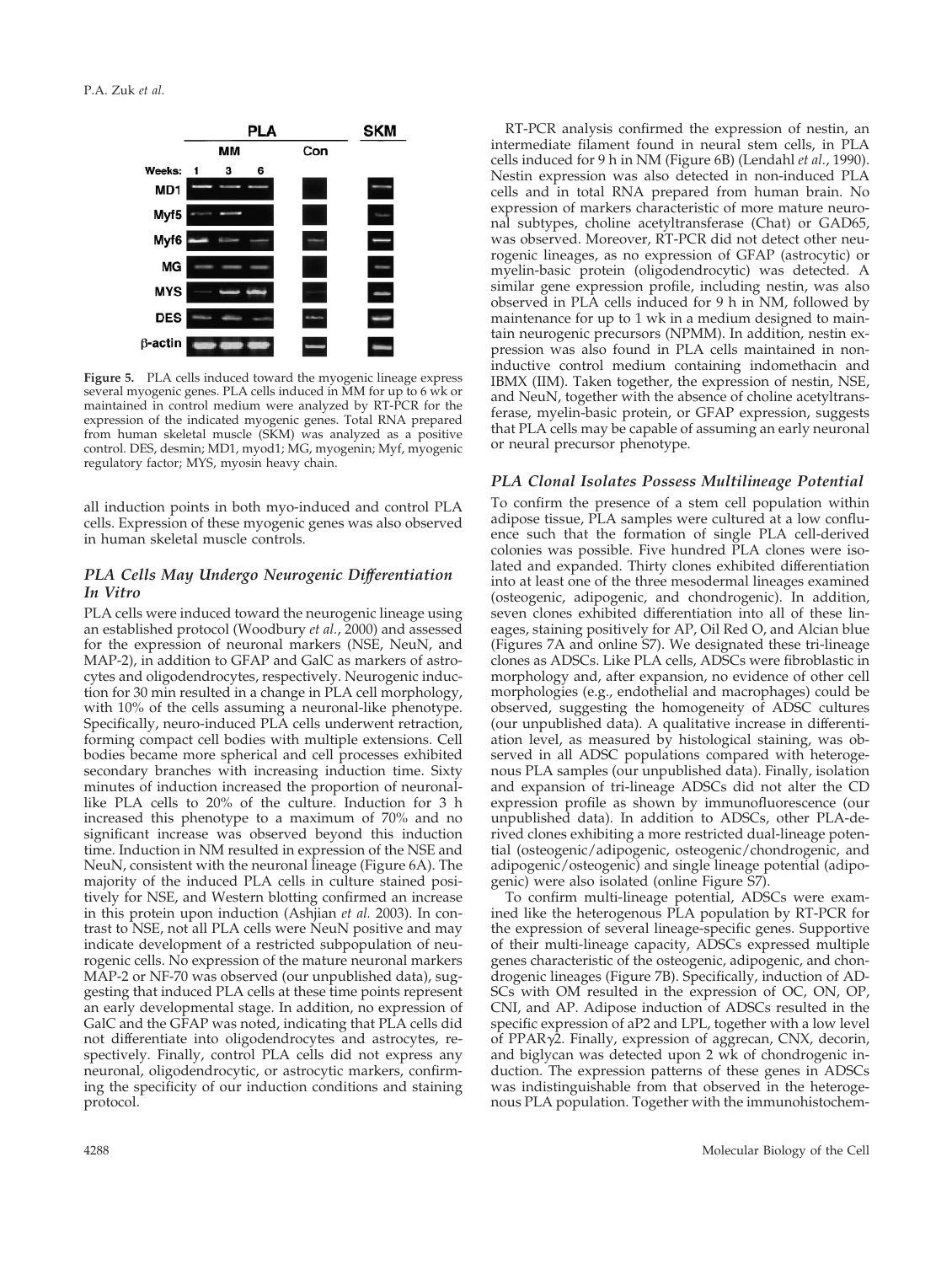

**Figure 6.** PLA cells exhibit neurogenic capacity in vitro. (A) PLA cells were maintained in NM or control medium for 5 h (PLA-NM and PLA-control, respectively) and analyzed for expression of neural (NSE and NeuN), astrocytic (GFAP), and oligodendritic (GalC) markers. (B) PLA cells were induced in 1) NM for 9 h or 2) NM for 9 h and maintained for 1 wk in NPMM or 3) control medium supplemented with IIM for 1 wk. Samples were analyzed by RT-PCR for the indicated genes. Non-induced PLA cells (con) were analyzed as a negative control. Total RNA prepared from human brain (brain) was examined as a positive control. ChaT, choline acetyltransferase.

**B.** 

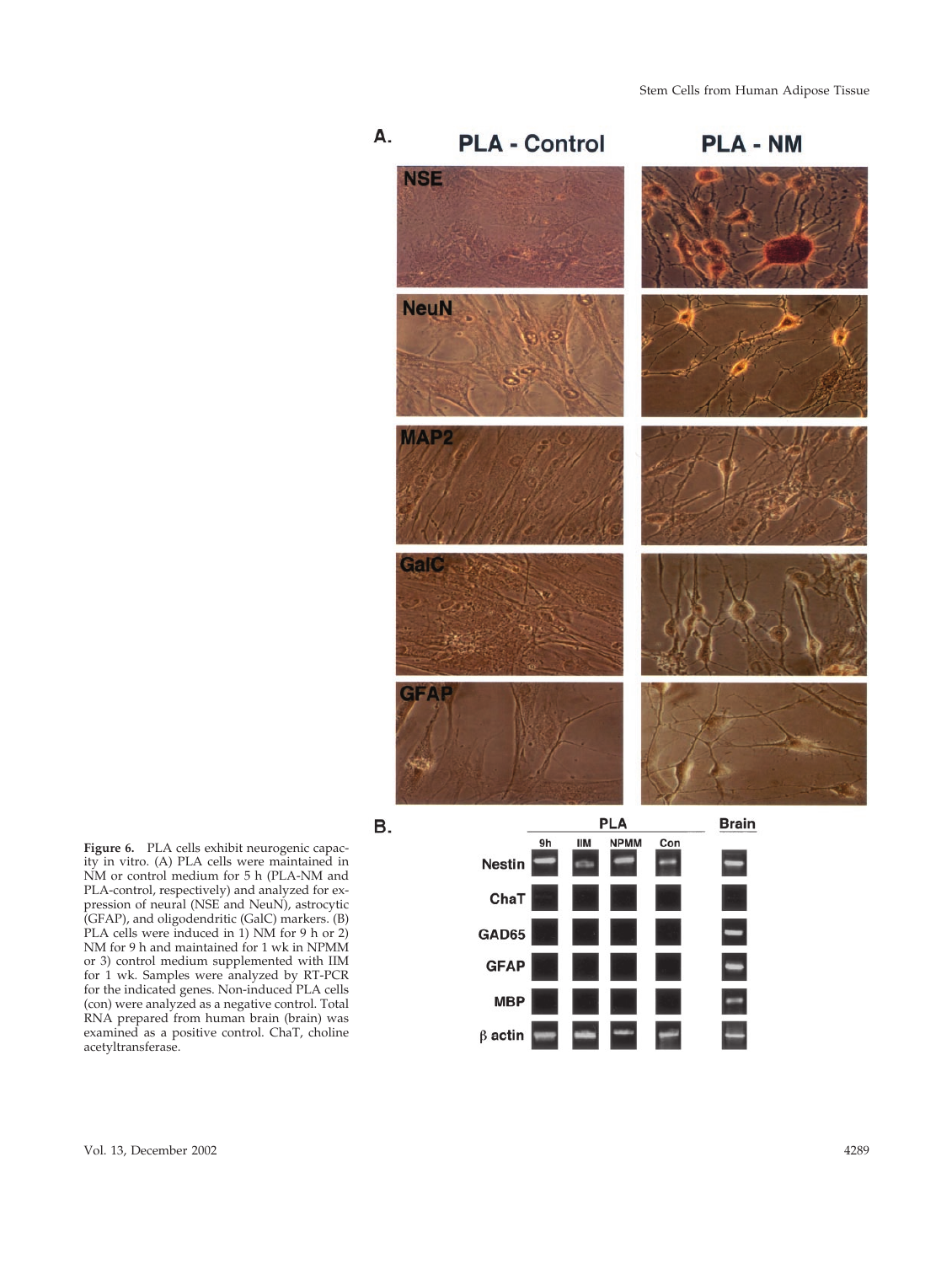

**Figure 7.** PLA clones possess multi-lineage potential. (A) PLA clonal isolates were analyzed for osteogenic (alkaline phosphatase), adipogenic (Oil Red O), and chondrogenic (Alcian blue) capacity. (B) Tri-lineage clones (osteogenic, adipogenic, and chondrogenic), or ADSCs, were cultured in either OM (ADSC-bone), AM (ADSCfat), or CM (ADSC-cartilage), in addition to control medium (ADSCcontrol). ADSCs were analyzed by RT-PCR for the indicated lineage-specific genes.

istry data, the RT-PCR results confirm the multi-lineage capacity of ADSC isolates and suggest that the multi-lineage capacity of the PLA population is due to the presence of stem cell population.

#### **DISCUSSION**

In the present study, we confirm the multi-lineage capacity of a population of stem cells, termed PLA cells, isolated from human lipoaspirates. Preliminary studies characterized the heterogeneity and growth kinetics of this cell population and revealed that PLA cells may have multi-lineage potential (Zuk *et al.*, 2001). The purpose of this work was twofold: 1) to confirm whether stem cells exist in adipose tissue, and 2) to compare the differentiation potential of these cells to MSCs, a well characterized stem cell population isolated from bone marrow. Our findings reveal that PLA cells are capable of multiple mesodermal lineage differentiation, as shown by the expression of several lineage-specific genes and proteins. In addition, PLA cells can also be induced to express markers consistent with a neurogenic phenotype, suggesting an ectodermal potential. Finally, mesodermal and ectodermal capacity was detected in PLA clonal isolates, suggesting that adipose tissue represents a source of adult stem cells.

#### *PLA Cells Are Phenotypically Similar to MSCs*

Characterization of MSCs has been performed using the expression of cell-specific proteins and CD markers (Bruder *et al.*, 1998b; Conget and Minguell, 1999; Pittenger *et al.*,

1999). Like MSCs, PLA cells expressed CD29, CD44, CD71, CD90, CD105/SH2, and SH3 and were absent for CD31, CD34, and CD45 expression (online Figure S1). Moreover, flow cytometry on PLA cells confirmed the expression of CD13, whereas no expression of CD14, 16, 56, 62e, or 104 was detected (Table 2). These results demonstrate that similar CD complements are expressed on both PLA cells and MSCs. However, distinctions in two CD markers were observed: PLA cells were positive for CD49d and negative for CD106, whereas the opposite was observed on MSCs. Expression of CD106 has been confirmed in the bone marrow stroma and, specifically, MSCs (Levesque *et al.*, 2001) where it is functionally associated with hematopoiesis. The lack of CD106 on PLA cells is consistent with the localization of these cells to a non-hematopoietic tissue.

# *PLA Cells Differentiate into Bone, Fat, Cartilage, and Muscle: Multiple Mesodermal Lineage Capacity*

As suggested in a previous study (Zuk *et al.*, 2001), PLA cells seem to possess the capacity to differentiate into multiple mesodermal lineages, including bone, fat, and cartilage. This observation has led us to speculate that adipose tissue may be a source of mesodermal stem cells. The current study supports this hypothesis, characterizing the metabolic activity of several mesodermal lineages, in addition to confirming the expression of multiple lineage-specific genes and proteins.

*Adipogenesis* Consistent with the initiation of the adipogenic program, adipo-induction of PLA cells resulted in a significant increase in GPDH activity, a lipogenic enzyme involved in triglyceride synthesis (Kuri-Harcuch *et al.*, 1978). In addition to possessing metabolic activity consistent with the formation of mature adipocytes, PLA cells expressed several genes and/or proteins involved in lipid biosynthesis and storage, including 1) adipo-induced specific expression of PPAR $\gamma$ 2, a fat-specific transcription factor that functions in preadipocyte commitment (Totonoz *et al.*, 1994); 2) increased expression of LPL, a lipid exchange enzyme upregulated during adipogenesis (Ailhaud *et al.*, 1992); 3) upregulation of aP2, a protein associated with lipid accumulation within mature adipocytes (Bernlohr *et al.*, 1985); and 4) increased expression of both leptin and GLUT4 and restriction of these proteins to lipid-filled PLA cells. Although the expression of these genes in induced PLA cells and MSC controls was similar to 3T3 controls and suggests adipogenic differentiation, the timing of their expression does differ from lineage-committed precursors. Specifically expression of aP2 is restricted to a late phase in developing adipocytes, yet is detected early in PLA and MSC differentiation and preceded that of  $PPAR<sub>2</sub>$ . This altered sequence of adipose gene expression in PLA cells may be due to a distinct developmental program characteristic of stem cells. Consistent with this, osteocalcin expression, an established late marker of osteoblast differentiation, is also observed early in osteogenic PLA cell and MSC populations. Alternatively, the observed gene sequence may be due to the asynchronous development of cell subpopulations within the heterogenous PLA.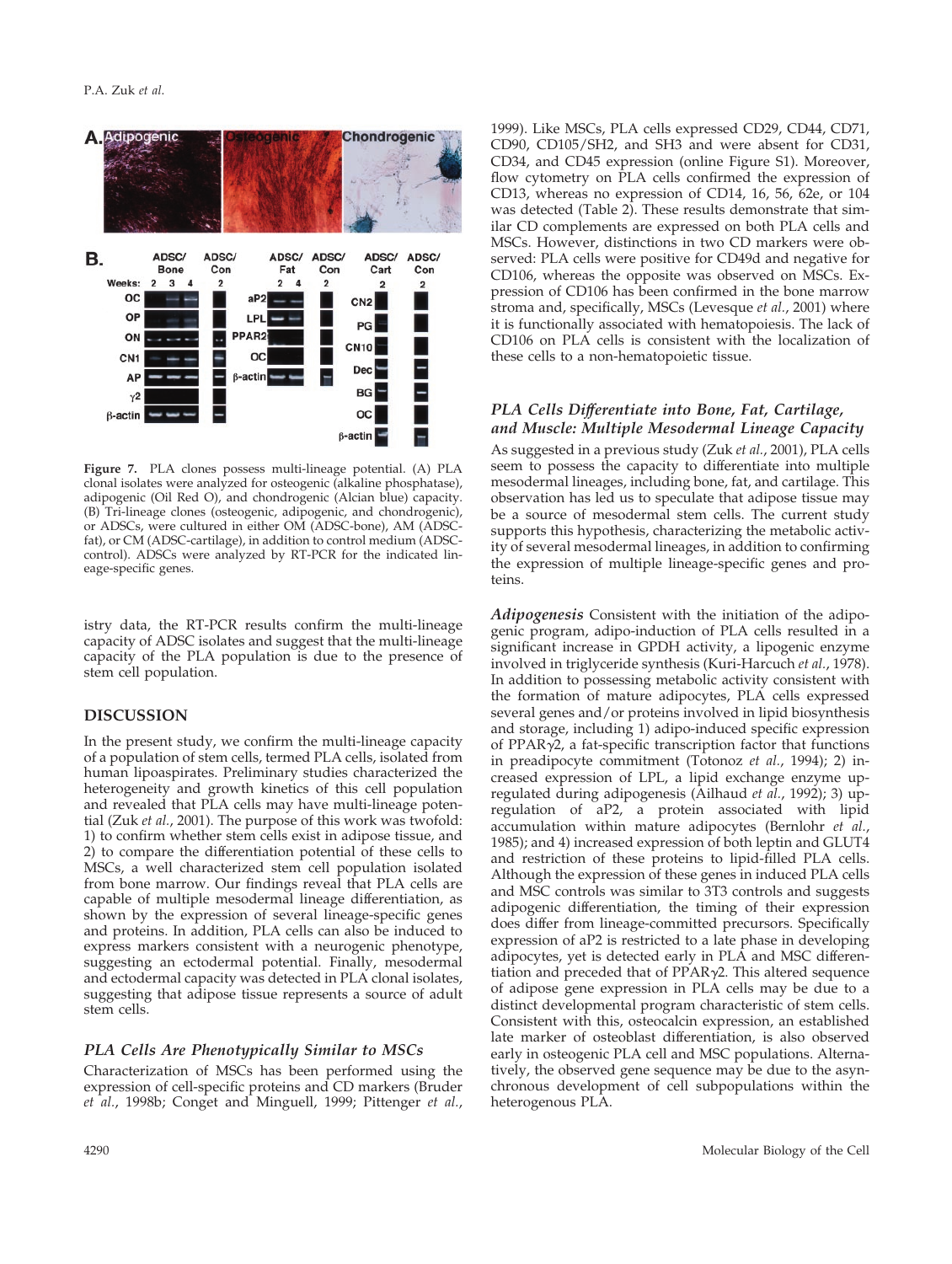*Osteogenesis* Induction of PLA cells with OM supplemented with vitamin D resulted in several events supportive of osteogenesis. Specifically, AP activity and mineralization capacity increased in a time-dependent manner upon osteogenic induction of PLA cells. However, AP kinetics were not linear in induced PLA samples but assumed a biphasic pattern. Time-course studies on rat calvaria and marrow stromal cells have shown that AP peaks early, correlating with matrix mineralization and is down-regulated during terminal differentiation into osteocytes (Owen *et al.*, 1990; Malaval *et al.*, 1994). Moreover, a dose-dependent inhibition of AP activity by VD has been measured in mature osteosarcoma cells, an effect thought to represent the return of a cell fraction to the osteoprogenitor pool or their terminal differentiation (Majeska and Rodan, 1982). It is therefore possible that the biphasic AP enzyme pattern in PLA cells may be due to the differentiation of multiple osteoprogenitor subpopulations with distinct temporal and developmental profiles.

In addition to increased AP activity and matrix calcification, expression of multiple genes can be used to confirm osteogenic differentiation. RT-PCR confirmed the expression of the majority of the genes examined (c-fos,  $RXR\alpha$ , VDR, PTHR, OP, ON, AP, CBFA-1, and CNI) in both non-induced and induced PLA and MSC cell populations, consistent with previous results observed in MSCs and indicative of osteogenic differentiation. Furthermore, quantitative real-time PCR confirmed increases in CBFA-1 upon the onset of osteogenic differentiation. Increases in AP were also measured later in PLA differentiation, consistent with the AP spectrophotometric assay results. In addition to increases at the gene level, Western blotting also detected increases in OP and CNI protein levels along with the specific expression of AP. Although the expression of ON, OP and the increased expression of AP and CBFA-1 is strongly suggestive of osteogenesis, these genes are not considered to be specific markers for differentiation. One such gene is OC. Although considered a late marker of osteoblast differentiation (Owen *et al.*, 1990), OC is expressed early during osteogenesis of marrow stromal cells (Malaval *et al.*, 1994). Consistent with this, induction of PLA cells and MSC controls resulted in early OC expression. Moreover, osteo-induction of PLA cells resulted in a biphasic OC expression pattern. This pattern, similar to AP activity, may be the response of PLA cell subpopulations at distinct developmental stages to osteogenic induction. In support of this, several other induction agents have been shown to stage-specific effects on osteogenesis, including TGF<sub>B</sub> (Breen *et al.*, 1994). Finally, OC expression by induced PLA cells was dependent upon osteogenic agent as OC expression was inhibited upon dexamethasone exposure, an effect not observed in MSC controls.

*Chondrogenesis and Myogenesis* Chondrogenic differentiation in vitro of MSCs requires high-density culture, thus duplicating the process of cellular condensation, in addition to media supplementation. Consistent with this, high-density culture of PLA cells in CM resulted in the formation of compact nodules that exhibited many characteristics of cells differentiating toward the chondrogenic lineage. First, PLA nodules were associated with a time-dependent increase in the sulfated proteoglycans keratan- and chondroitin-sulfate, in agreement with that observed in high-density MSC cul-

tures (Yoo *et al.*, 1998). In addition, nodules also contained the type II collagen isoform, a collagen characteristic of cartilage (Yoo *et al.*, 1998). Second, chondrogenic PLA nodules also expressed several genes consistent with chondrogenesis, including the following: the specific expression of CNII and the large, cartilage proteoglycan aggrecan in induced PLA samples; 2) expression of the small, leucine-rich proteoglycans decorin and biglycan; and 3) the late expression of CNX, a marker of hypertrophic chondrocytes. The expression of CNX by PLA cells may indicate possible ossification and endochondral bone formation, an event that is supported by the expression of CNI within the PLA nodule. However, expression of many collagens, including CNI, has been observed in chondrogenic MSC nodules (Yoo *et al.*, 1998) and in high-density embryonic chick limb-bud cell aggregates (Osdoby and Caplan, 1979; Tachetti *et al.*, 1987). Moreover, no expression of osteocalcin by chondrogenic PLA or NHCK cells was seen at any time point, confirming the absence of osteogenic differentiation within the PLA nodule.

Finally, myogenic lineage potential in PLA cells was confirmed by the expression of several transcription factors, including myf6, myf5, myod1, and myogenin and the structural proteins desmin and myosin. Determination and execution of the myogenic program in myoblast precursors is controlled at the transcription level by these same transcription factors (Atchley *et al.*, 1994; Lassar and Musterberg, 1994), whereas terminal differentiation can be confirmed through the expression of myosin. Therefore, the expression of these genes together with previous work confirming the expression of myoD1 and myosin at the gene and protein level (Mizuno *et al.*, 2001) is supportive of the myogenic lineage in PLA cells.

#### *Neurogenic Induction of PLA Cells Results in Expression of Neuronal Markers: Potential Ectodermal Capacity?*

Like MSCs, it is not surprising to observe the differentiation of putative stem cells from adipose tissue (i.e., PLA cells) into multiple mesodermal lineages because fat tissue, like the bone marrow stroma, is a mesodermal derivative. However, recent reports have documented the differentiation of MSCs to neural-like cells (Sanchez-Ramos *et al.*, 2000; Woodbury *et al.*, 2000), suggesting that adult stem cells may not be as restricted as previously thought. Recent work on MSCs undergoing early neurogenic differentiation has confirmed the expression of nestin, an intermediate filament protein thought to be expressed at high levels in neural stem cells (Lendahl *et al.*, 1990; Sanchez-Ramos *et al.*, 2000). Consistent with this, nestin expression was detected in non-induced PLA cells and those induced under several established neurogenic media conditions (i.e., NPMM and IIM), suggesting the assumption of a neural stem cell phenotype by PLA cells. Nestin expression has also been observed in myogenic cells, endothelial cells, and hepatic cells, indicating that it cannot be used as a marker for putative neurogenic potential. However, neurogenic induction of PLA cells also resulted in the assumption of a neuronal-like morphology and the increased expression of two neuron-specific proteins, NSE and NeuN. NeuN expression is thought to coincide with terminal differentiation of developing and post-mitotic neurons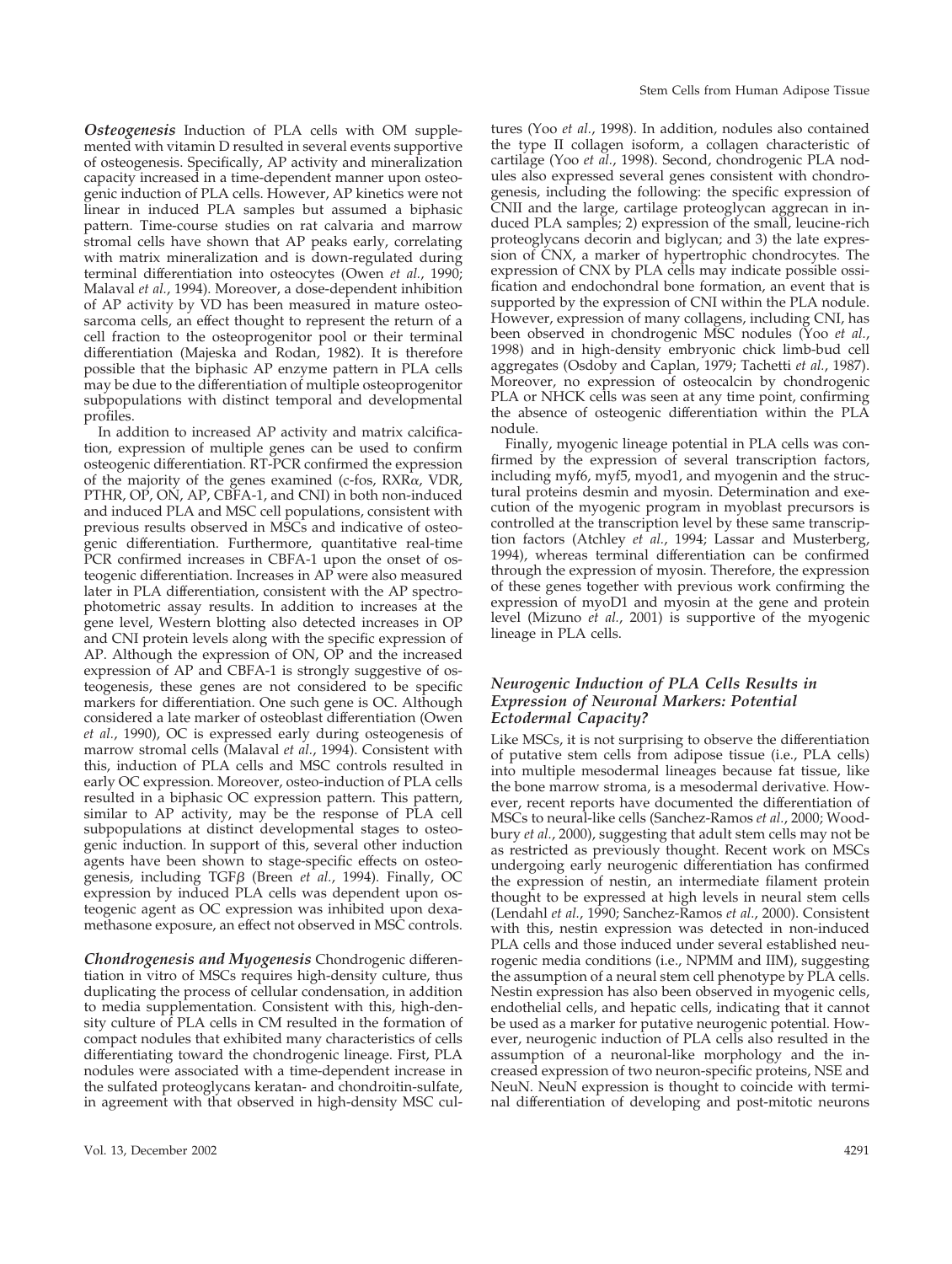(Mullen *et al.*, 1992), and its expression has also been used to identify neuronal development in MSCs (Sanchez-Ramos *et al.*, 2000). Therefore, combined with the expression of early neuronal markers, such as NeuN, nestin expression may indicate potential neurogenic capacity in PLA cells. Finally, induction of PLA cells seemed to restrict their development to an early, neuronal stage as no expression of established oligodendrocyte and astrocyte markers or mature neuronal markers were observed at the gene or protein level. The absence of mature neuronal markers has also been observed in MSC cultures by several groups (Sanchez-Ramos *et al.*, 2000; Deng *et al.*, 2001) and may reflect the induction conditions used or the need for prolonged induction time.

# *PLA Clones Possess Multi-lineage Capacity: ADSCs*

PLA multi-lineage differentiation may result from the commitment of multiple lineage-specific precursors rather than the presence of a pluripotent stem cell population. Therefore, the isolation of clones derived from single PLA cells is critical to their identification as stem cells. Clonal analysis isolated several tri-lineage PLA clones (ADSCs), expressing multiple osteogenic, adipogenic, and chondrogenic genes, strongly suggesting that ADSCs possess multi-potentiality and may be considered stem cells. In addition, clonal analysis also isolated samples with more restricted potentials, including dual lineage (osteogenic/adipogenic, osteogenic/ chondrogenic, and adipogenic/chondrogenic) and single lineage (adipogenic only). In support of this, the isolation of restricted lineage MSC clones from transgenic mice and bone marrow has been reported (Dennis *et al.*, 1999; Pittenger *et al.*, 1999). Older models of mesenchymal differentiation propose that lineage progenitors are determined by the microenvironment (Friedenstein, 1990). Based on this, one would expect differentiation to be a stochastic event resulting in a random combination of phenotypes. However, a recent model has proposed the existence of a hierarchy in the MSC differentiation pathway, with the adipogenic lineage diverging early and the osteogenic lineage a default pathway (Muraglia *et al.*, 2000). Although the isolation of osteogenic/chondrogenic PLA clones is in agreement with this model, the presence of both adipogenic/osteogenic and adipogenic/chondrogenic isolates (not previously reported in MSC populations) suggests that the differentiation of PLA stem cells follows a more random course of action.

# *Distinctions between PLA and MSC Populations*

Analysis of PLA cells and MSCs in this study has identified many similarities between the two populations, lending support to the theory that stem cells can be found within adipose tissue. However, these similarities may also indicate that PLA cells are simply an MSC population located within the adipose compartment, perhaps the result of infiltration of MSCs from the peripheral blood supply. However, we do no believe this to be the case. First, the presence of MSCs in the peripheral blood is controversial. Moreover, if present within the peripheral blood, the number of MSCs within the bone marrow stroma is extremely low  $({\sim}1$  MSC per  $10^5$ stromal cells; Rikard *et al.*, 1994; Bruder *et al.*, 1997; Pittenger *et al.*, 1999) and is likely to be even lower in the peripheral blood. This low level is unlikely to give the relatively high levels of differentiation observed in this study. Second, we

have observed several distinctions between PLA and MSC populations that suggest they are similar, but not identical, cell types: 1) Preliminary results on PLA cells indicate that sera screening is not necessary for their expansion and differentiation (Zuk *et al.*, 2001), a requirement for MSCs (Lennon *et al.*, 1996). 2) MSCs did not undergo chondrogenic or myogenic differentiation under the conditions used in this study, suggesting distinctions in differentiation capacities and/or kinetics. 3) Immunofluorescence analysis identified differences in CD marker profile between PLA and MSC populations. In contrast to MSCs, expression of CD106 was not observed on PLA cells, whereas PLA cells were found to express CD49d. 4) Distinctions between PLA and MSC populations may also extend to the gene level. For example, osteocalcin expression was restricted to PLA samples induced specifically with VD. Although treatment of MSCs with VD also induced OC expression, expression of this gene was also observed in dexamethasone-treated and noninduced MSCs, albeit at lower levels (our unpublished data; online Figure S5). In addition, PLA cells and MSCs exhibited distinctions in BMP-2 and dlx5 expression, both of which were found in induced MSCs only. Because dlx5 and BMP2 are known to mediate expression of multiple osteogenic genes, it is possible that PLA and MSC populations differ in their regulation of the osteogenic differentiation pathway. Taken together, these differences may indicate that adipose tissue contains stem cells, distinct from those found in the bone marrow stroma. However, the possibility that PLA cells are a clonal variant of circulating MSCs cannot be ruled out.

# *Future Directions*

Stem cells are considered to be cells possessing self-replicating potential and the ability to give rise to terminally differentiated cells of multiple lineages (Hall and Watt, 1989). Until recently, the embryonic stem cell has been the "gold standard," capable of differentiating into cells from all three embryonic germ layers (Evans and Kaufman, 1981; Shamblott *et al.*, 1998). However, unlike embryonic stem cells, research on adult-derived stem cells (i.e., MSCs) has suggested a more restricted potential. The traditional view of adult stem cell differentiation believed that stem cell progeny progressed in a linear, irreversible manner that eliminated their stem cell propensity and restricted their fate to within a germ line. A new, evolving theory of differentiation proposes that stem cell progeny differentiates in a more graded manner, giving rise to more progressively restricted daughter cells that possess trans-germ potential. There is precedence for this belief. Clonal strains of marrow adipocytes can be directed to form bone (Bennett *et al.*, 1991) and chondrocytes can dedifferentiate toward the osteogenic lineage (Galotto *et al.*, 1994). Recent studies confirming the neurogenic potential of MSCs, the induction of HSCs into hepatocytes (Legasse *et al.*, 2000) and the conversion of neurogenic precursors into muscle and blood (Bjornson *et al.*, 1999; Galli *et al.*, 2000) have contributed to this theory and may be the beginning of a paradigm shift.

There is a physiological need for stem cells with plasticity. However, although the mechanism of stem cell plasticity remains unknown, several examples of this phenomenon can be found at the molecular level. Several genes, including leptin, CBFA1, and PPAR $\gamma$  participate in more than one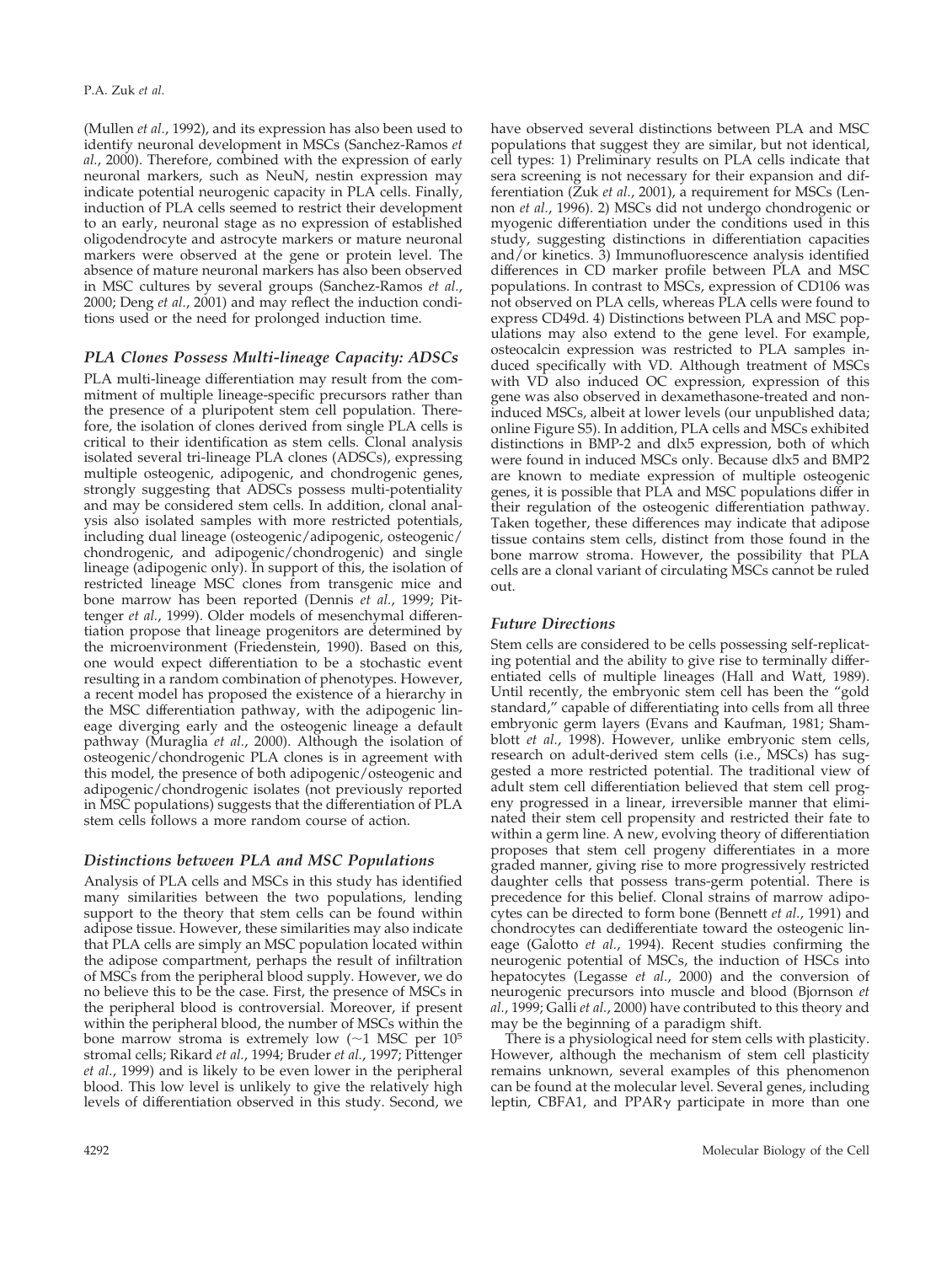lineage pathway. Leptin is known to participate in both adipogenesis and osteogenesis (Chen *et al.*, 1997; Ogeuch *et al.*, 2000). CBFA-1 is not only constitutively expressed in marrow stromal cells but also is retained as these cells differentiate into multiple cell types (e.g., osteogenic and chondrogenic) (Satomura *et al.*, 2000). Consistent with this, expression of both leptin and CBFA1 is observed in noninduced PLA cells and cells differentiating into multiple lineages (our unpublished data). It is possible that stem cells, unlike more committed precursors, are capable of switching phenotypes at a "late" stage of development. This plasticity, together with the ability of stem cells to cross germ layers, presents researchers with exciting possibilities and the definition of a stem cell may need to be amended. Equally exciting, is the emerging concept that stem cells may be found in multiple organs (e.g., muscle, heart, and liver) (Lucas *et al.*, 1992; Young *et al.*, 1995) and tissues, such as skin (Toma *et al.*, 2001), placenta, and fat (Zuk *et al.*, 2001). With this, there are now multiple stem cell reservoirs available for research and clinical applications. Although further characterization of the PLA population within adipose tissue and its application in vivo is necessary, the results presented in this study suggest that adipose tissue may be another source of pluripotent stem cells with multi-germline potential.

# **ACKNOWLEDGMENTS**

This work was funded in part by the Wunderman Family Foundation, the American Society for Aesthetic Plastic Surgery, the Plastic Surgery Educational Foundation, and the Los Angeles Orthopaedic Hospital Foundation, and by grants from the Orthopedic Hospital Institute of Los Angeles and the National Institute of Arthritic and Musculoskeletal Diseases (NIH).

# **REFERENCES**

Ailhaud, G., Grimaldi, P., and Negrel, R. (1992). Cellular and molecular aspects of adipose tissue development. Annu. Rev. Nutr. *12*, 207–33.

Ashjian, R.A., El-Barbary, A.S., Edmonds, B., Dellgarte, D.A., Zhu, M., Zuck, P.A., Lorenz, H.P., Benhaim, P., and Hendrick, M.H. (2003). In vitro differentiation of human processed lipoaspirate cells into early neural progenitors. Plast. Reconstr. Surg. (*in press*).

Atchley, W.R., Fitch, W.M., and Bronner-Fraser, M. (1994). Molecular evolution of the MyoD family of transcription factors. Proc. Natl. Acad. Sci. USA *91*, 11522–11526.

Benayahu, D., Kletter, Y., Zipori, D., and Weintroub, S. (1989). Bone-marrow derived stromal cell line expressing osteoblast phenotype in vitro and osteogenic capacity in vivo. J. Cell Physiol. *140*, 1–7.

Bennett, J.H., Joyner, C.J., Triffitt, J.T., and Owen, M.E. (1991). Adipocytic cells cultured from marrow have osteogenic potential. J. Cell Sci. *99*, 131–139.

Benson, M.D., Bargeon, J.L., Xiao, G., Thomas, P.E., Kim, A., Cui, Y., and Franceschi, R.T. (2000). Identification of a homeodomain binding element in the bone sialoprotein gene promoter that is required for its osteoblast-selective expression. J. Biol. Chem. *275*, 13907– 13917.

Beresford, J.N., Gallagher, J.A., and Russel, R.G.G. (1986). 1,25- Dihydroxyvitamin D3 and human bone-derived cells in vitro: effects on alkaline phosphatase, type I collagen and proliferation. Endocrinology *119*, 1776–1785.

Bernlohr, D.A., Doering, T.L., Kelly, T.J., and Lane, M.D. (1985). Tissue specific expression of p422 protein, a putative lipid carrier in mouse adipocytes. Biochem. Biophys. Res. Commun. *132*, 850–855.

Bjornson, C.R.R., Rietze, R.L., Reynolds, B.A., Magli, M.C., and Vescovi, A.L. (1999). Turning brain into blood: a hematopoietic fate adopted by adult neural stem cells *in vivo*. Science *283*, 534–537.

Breen, E.C., Ignotz, R.A., McCabe, L., Stein, J.L., Stein, G.S., and Lian, J.L. (1994). TGF $\beta$  alters growth and differentiation related gene expression in proliferating osteoblasts in vitro, preventing development of the mature bone phenotype. J. Cell Biochem. *160*, 323–335.

Bruder, S.P., Jaiswal, N., and Haynesworth, S.E. (1997). Growth kinetics, self-renewal, and the osteogenic potential of purified human mesenchymal stem cells during extensive subcultivation and following cryopreservation. J. Cell Biochem. *64*, 278–294.

Bruder, S.P., Jaiswal, N., Ricalton, N.S., Mosca, J.D., Kraus, K.H., and Kadiyala, S. (1998b). Mesenchymal stem cells in osteobiology and applied bone regeneration. Clin. Orthop. S247–S256.

Bruder, S.P., Kurth, A.A., Shea, M., Hayes, W.C., Jaiswal, N., and Kadiyala, S. (1998a). Bone regeneration by implantation of purified, culture-expanded human mesenchymal stem cells. J. Orthop. Res. *16*, 155–162.

Chen, X., Hausman, D.B., Dean, R.G., and Hausman, G.J. (1997). Differentiation-dependent expression of obese (ob) gene by preadipocytes and adipocytes in primary cultures of porcine stromalvascular cells. Biochim. Biophys. Acta *1359*, 136–142.

Conget, P.A., and Minguell, J.J. (1999). Phenotypical and functional properties of human bone marrow mesenchymal progenitor cells. J. Cell Physiol. *181*, 67–73.

Cooper, M.S., Hewison, M., and Stewart, P.M. (1999). Glucocorticoid activity, inactivity and the osteoblast. J. Endocrinol. *163*, 159– 164.

Deng, W., Obrocka, M., Fischer, I., and Prockop, D.J. (2001). *In vitro* differentiation of human marrow stromal cells into early progenitors of neural cells by conditions that increase intracellular cyclic cAMP. Biochem. Biophys. Res. Commun. *282*, 148–152.

Dennis, J.E., Carbillet, J.P., Caplan, A.I., and Charbord, P. (2002). The STRO1+ marrow cell population is multipotential. Cells Tissues Organs *170*, 73–82.

Dennis, J.E., Merriam, A., Awadallah, A., Yoo, J.U., Johnstone, B., and Caplan, A.I. (1999). A quadripotential mesenchymal progenitor cell isolated from the marrow of an adult mouse. J. Bone Miner. Res. *14,* 700–709.

Ducy, P., R. Zhang, V. Geoffroy, A.L. Ridall, and Karsenty, G. (1997). Osf2/Cbfa1: a transcriptional activator of osteoblast differentiation. Cell. *89*, 747–754.

Evans, M., and Kaufman, M. (1981). Establishment in culture of pluripotent cells from mouse embryos. Nature *292*, 154–156.

Farndale, R.W., Buttle, D.J., and Barrett, A.J. (1986). Improved quantitation and discrimination of sulfated glycosaminoglycans by use of dimethylmethylene blue. Biochim. Biophys. Acta *883*, 173–177.

Ferrari, G., Cusella-De Angelis, G., Coletta, M., Paolucci, E., Stornaiuolo, A., Cossu, G., and Mavilio, F. (1998). Muscle regeneration by bone marrow-derived myogenic progenitors. Science *279*, 1528– 1530.

Friedenstein, A.J. (1990). Osteogenic stem cells in the bone marrow. In: Bone and Mineral Research, vol. 7, ed. J.N.M. Heersche and J.A. Kanis, San Diego, CA: Elsevier Science, 243–272.

Galli, R., *et al*. (2000). Skeletal myogenic potential of human and mouse neural stem cells. Nat. Neurosci. *3*, 986–991.

Galotto, M., Campanile, G., Robino, G., Cancedda, F.P., Bianco, P., and Cancedda, R. (1994). Hypertrophic chondrocytes undergo fur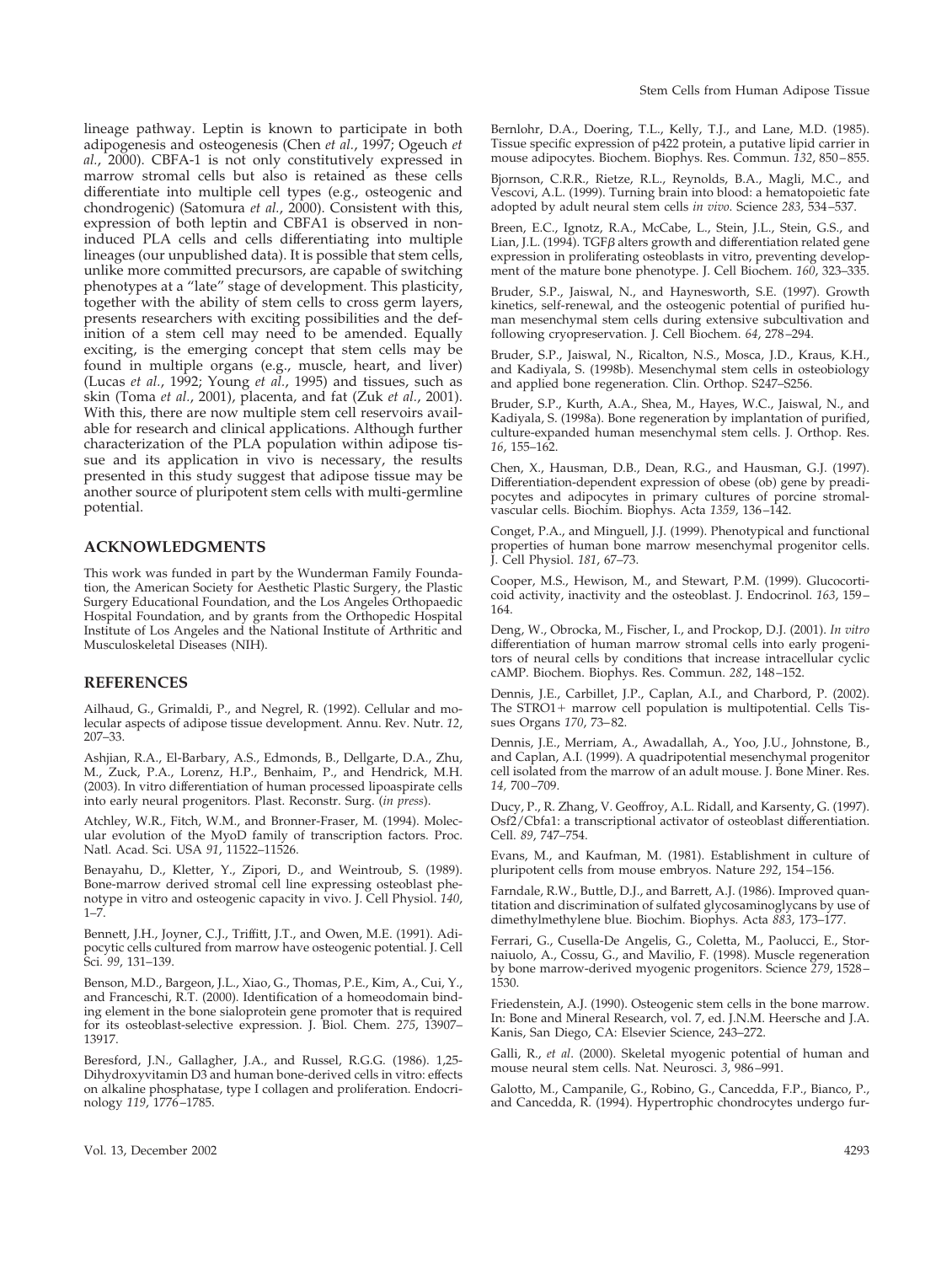ther differentiation to osteoblast-like cells and participate in the initial bone formation in developing chick embryo. J. Bone Miner. Res. *9,* 1239–1249.

Green, H., and Meuth, M. (1974). An established pre-adipose cell line and its differentiation in culture. Cell *3*, 127–133.

Grigoradis, A., Heersche, J.N.M., and Aubin, J. (1988). Differentiation of muscle fat, cartilage and bone from progenitor cells present in a bone-derived clonal cell population: effect of dexamethasone. J. Cell Biol. *106*, 2139–2151.

Gronthos, S., Graves, S.E., Ohta, S., and Simmons, P.J. (1994). The STRO-1- fraction of adult human bone marrow contains osteogenic precursors. Blood *84*, 4164–4173.

Hall, P.A., and Watt, F.M. (1989). Stem cells: the generation and maintenance of cellular diversity. Development *106*, 619–633.

Hauner, H., Schmid, P., and Pfeiffer, E.F. (1987). Glucocorticoids and insulin promote the differentiation of human adipocyte precursor cells into fat cells. J. Clin. Endocrinol. Metabol. *64*, 832–835.

Haynesworth, S.E., Baber, M.A., and Caplan, A.I. (1992). Cell surface antigens on human marrow-derived mesenchymal cells are detected by monoclonal antibodies. Bone *13*, 69–80.

Jabs, E.W., *et al*. (1993). A mutation in the homeodomain of the human MSX2 gene in a family affected with autosomal dominant craniosynostosis. Cell *75*, 443–450.

Jaiswal, N., Haynesworth, S.E., Caplan, A.I., and Bruder, S.P. (1997). Osteogenic differentiation of purified, culture-expanded human mesenchymal stem cells in vitro. J. Cell. Biochem. *64*, 295–312.

Johnson, E.E., Urist, M.R., and Finerman, G.A.M. (1988). Repair of segmental defects of the tibia with cancellous bone grafts augmented with human bone morphogenic protein. A preliminary report. Clin. Orthop. *236*, 249–257.

Johnstone, B., Hering, T.M., Caplan, A.I., Goldberg, V.M., and Yoo, J.U. (1998). In vitro chondrogenesis of bone marrow-derived mesenchymal progenitor cells. Exp. Cell Res. *238*, 265–72.

Jonasson, L., Hansson, G.K., Bondjers, G., Bengtsson, G., and Olivecrona, T. (1984). Immunohistochemical localization of lipoprotein lipase in human adipose tissue. Atherosclerosis *51*, 313–326.

Kuri-Harcuch, W., Wise, L.S., and Green, H. (1978). J. Biol. Chem. *252*, 2158–2160.

Lassar, A., and Munsterberg, A. (1994). Wiring diagrams: regulatory circuits and the control of skeletal myogenesis. Curr. Opin. Cell Biol. *6*, 432–442.

Leboy, P.S., Beresford, J.N., Devlin, C., and Owen, M.E. (1991). Dexamethasone induction of osteoblast mRNAs in rat marrow stromal cell cultures. J. Cell Physiol. *146*, 370–378.

Legasse, E., *et al*. (2000). Purified hematopoietic stem cells can differentiate into hepatocytes in vivo. Nutr. Med. *6*, 1229–1234.

Lendahl, U., Zimmerman, L.B., and McKay, R.D.G. (1990). CNS stem cells express a new class of intermediate filament protein. Cell *60*, 585–595.

Lennon, D.P., Haynesworth, S.E., Bruder, S.P., Jaiswal, N., and Caplan, A.I. (1996). Human and animal mesenchymal progenitor cells from bone marrow: identification of serum for optimal selection and proliferation. In Vitro Cell Dev. Biol. *32*, 602–611.

Levesque, J.B., Takamatsu, Y., Hilsson, S.K., Haylock, D.N., and Simmons, R.J. (2001). Vascular cell adhesion molecule-1 (VCAM-1) is cleaved by neutrophil proteases in the bone marrow following hematopoietic cell mobilization by granulocyte colony stimulating factor. Blood. *98*, 1289–12990.

Lieberman, J.R., Le, L.Q., Wu, L., Finerman, G.A., Berk, A., Witte, O.N., and Stevenson, S. (1998). Regional gene therapy with a BMP- 2-producing murine stromal cell line induces heterotopic and orthotopic bone formation in rodents. J. Orthop. Res. *16*, 330–339.

Lucas, P.A., Calcutt, A.F., Mulvaney, D.J., Young, H.E., and Southerland, S.S. (1992). Isolation of putative mesenchymal stem cells from rat embryonic and adult skeletal muscle. In Vitro Cell Biol. *28*, 154A.

Majeska, R.J., and Rodan, G.A. (1982). The effect of  $1, 25$  (OH)<sub>2</sub>D3 on alkaline phosphatase in osteoblastic osteosarcoma cells. J. Biol. Chem. *257*, 3362.

Malaval, L., Madrowski, D., Gupta, A.K., and Aubin, J.E. (1994). Cellular expression of bone-related proteins during in vitro osteogenesis in rat bone marrow stromal cell cultures. J. Cell Physiol. *158*, 555–572.

Mizuno, H., Zuk, P.A., Zhu, M., Lorenz, H.P., Benhaim, P., and Hedrick, M.H. (2001). Myogenic differentiation of human processed lipoaspirate cells. Plastic Reconstr. Surg. *109*, 199–209.

Mullen, R.J., Buck, C.R., and Smith, A.M. (1992). NeuN, a neuronal specific nuclear protein in vertebrates. Development *116*, 210–211.

Muraglia, A., Cancedda, R., and Quarto, R. (2000). Clonal mesenchymal progenitors from human bone marrow differentiate in vitro according to a hierarchical model. J. Cell Sci. *113*, 1161–1166.

Newberry, E.P., Latifi, T., and Towler, D.A. (1998). Reciprocal regulation of osteocalcin transcription by the homeodomain proteins msx2 and dlx5. Biochemistry *37*, 16360–16368.

Ogeuch, O., Sooranna, S., Nicolaides, K.H., and Johnson, M.R. (2000). The relationship between leptin concentration and bone metabolism in the human fetus. J. Clin. Endo. Meta. *85*, 1997–1999.

Osdoby, P., and Caplan, A.I. (1979). Osteogenesis in cultures of limb mesenchymal cells. Dev. Biol. *73*, 84–102.

Owen, T.A., Aronow, M., Shalhoub, V., Barone, L.M., Wilming, L., Tassinari, M.S., Kennedy, M.B., Pockwinse, S., Lian, J.B., and Stein, G.S. (1990). Progressive development of the rat osteoblast phenotype in vitro: reciprocal relationships in expression of genes associated with osteoblast proliferation and differentiation during formation of the bone extracellular matrix. J. Cell Physiol. *143*, 420–430.

Pittenger, M.F., Mackay, A.M., Beck, S.C., Jaiswal, R.K., Douglas, R., Mosca, J.D., Moorman, M.A., Simonetti, D.W., Craig, S., and Marshak, D.R. (1999). Multilineage potential of adult human mesenchymal stem cells. Science *284*, 143–147.

Reddi, A.H. (1982). Regulation of local differentiation of cartilage and bone by extracellular matrix: a cascade type mechanism. Prog. Clin. Biol. Res. *110*, 261–268.

Rikard, D.J., Sullivan, T.A., Shenker, B.J., Leboy, P.S., and Kazhdan, I. (1994). Induction of rapid osteoblast differentiation in rat bone marrow stromal cell cultures by dexamethasone and BMP-2. Dev. Biol. *161*, 218–228.

Ryoo, H.M., Hoffmann, H.M., Beumer, T., Frenkel, B., Towler, D.A., Stein, G.S., Stein, J.L., van Wijnene, A.J., and Lian, J.B. (1997). Stagespecific expression of Dlx-5 during osteoblast differentiation: involvement in regulation of osteocalcin gene expression. Mol. Endocrinol. *11*, 1681–1694.

Sanchez-Ramos, J., *et al*. (2000). Adult bone marrow stromal cells differentiate into neural cells *in vitro*. Exp. Neurol. *164*, 247–256.

Satomura, K., Kresbach, P., Bianco, P., and Gehron-Robey, P. (2000). Osteogenic imprinting upstream of marrow stromal cell differentiation. J. Cell Biochem. *78*, 391–403.

Shamblott, M.J., Axelman, J., Wang, S., Bugg, E.M., Littlefield, J.W., Donovan, P.J., Blumenthal, P.D., Huggins, G.R., and Gearhart, J.D. (1998). Derivation of pluripotent stem cells from culture human primordial germ cells. Proc. Natl. Acad. Sci. USA *95*, 13726–13731.